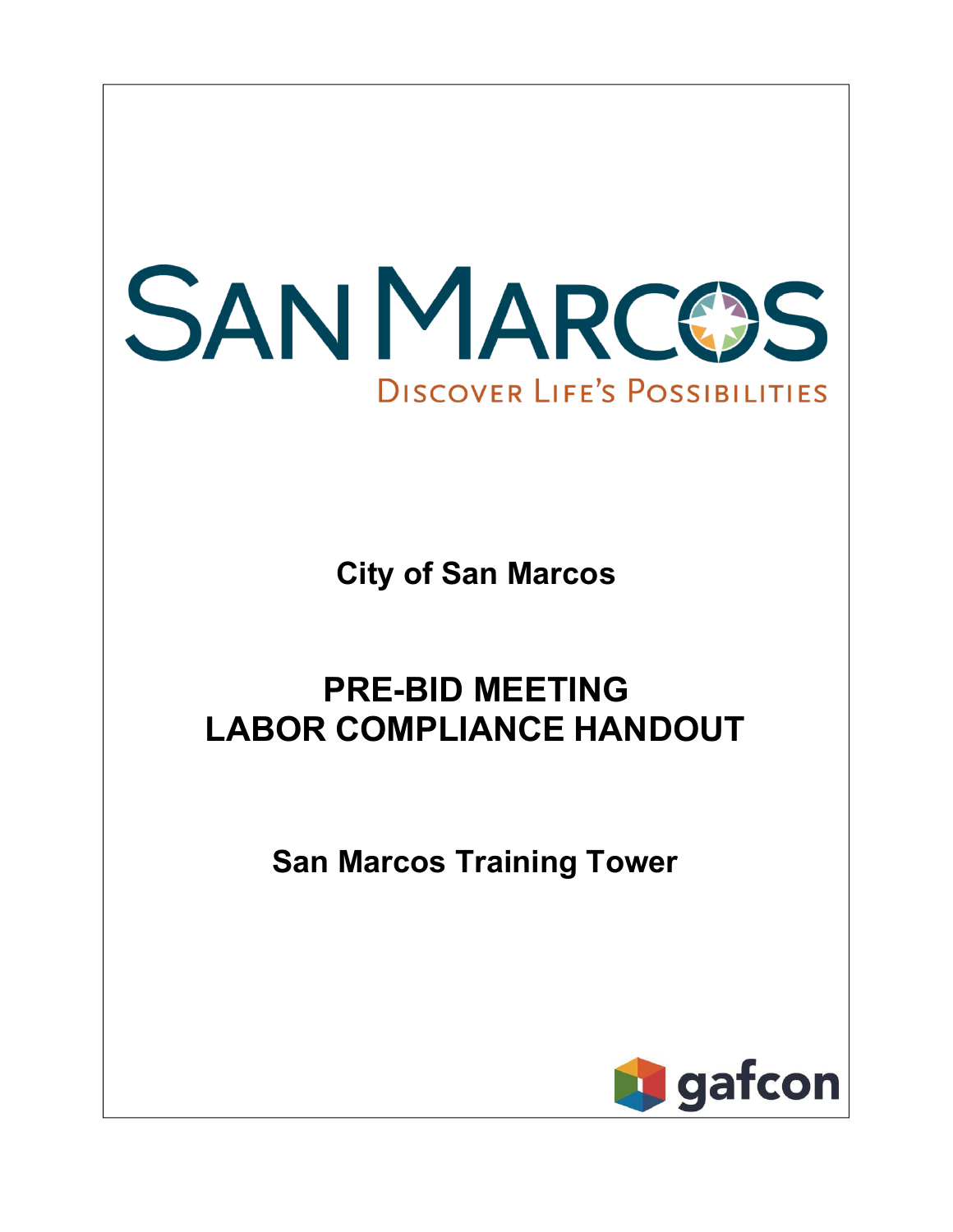## **City of San Marcos**

## **Labor Compliance Monitoring and Enforcement**

Gafcon, Inc. has been contracted by the City of San Marcos to monitor and enforce the State and Federal prevailing wage laws. Contractors will be required to pay prevailing wages, submit certified payroll, and ancillary documents. This Pre-Bid handout will provide an overview of the requirements. Contractors are also welcome to contact Gafcon with questions regarding the prevailing wage requirements.

## **Payment of Prevailing Wage Rates**

The award of a public works contract requires that all workers employed on the project be paid not less than the specified general prevailing wage rates by the contractor and its subcontractors (CA Labor Code Section 1770).

Prevailing Wage Determinations for Journeyman, Apprentices, and applicable increases can be found on the Department of Industrial Relations (DIR) website: [http://www.dir.ca.gov/OPRL/PWD/index.htm.](http://www.dir.ca.gov/OPRL/PWD/index.htm)

Contractors are responsible for obtaining and complying with all applicable general prevailing wage rates for trades workers and any rate changes, which may occur during the term of the contract. Prevailing wage rates and rate changes are to be posted at the job site for workers to view.

Provision of any prevailing wage determinations are not exhaustive and may not include all applicable job classifications. It is the responsibility of the contractors to comply with California Labor Code 1770 et seq. Copies of the prevailing rate of per diem wages are on file at the City, available upon request or at [http://www.dir.ca.gov/OPRL/PWD/index.htm.](http://www.dir.ca.gov/OPRL/PWD/index.htm)

#### **Wage Determination Reminders:**

- If there is a # sign next to the Trade/Craft name it is an apprenticeable Trade/Craft.
- Be familiar with the expiration dates on all the wage determinations being used.
- A Single Asterisk (\*) next to the wage (Residential Determination) or Expiration Date of Determination (Commercial Determination) means that wage is effective for the duration of the contract.
- A Double Asterisk (\*\*) next to the wage (Residential Determinations) or Expiration Date of Determination (Commercial Determination) means a new rate has been determined. If work will extend past this date, the new rate must be paid on the effective date of the increase.
- Be familiar with the fine print.

#### **Overtime**

Compensation for all hours worked in excess of eight hours per day and 40 hours during any one week should be not less than one-and-one-half times the basic rate of pay. For specific overtime requirements, please refer to the prevailing wage determinations.

## **Holidays**

Work performed on certain holidays may require the payment of overtime or double time. For specific holiday requirements, please refer to the prevailing wage determinations.

#### **Saturday/Sunday Work**

Wage determinations may require the payment of overtime or double time for work performed on Saturdays and Sundays. For specific Saturday/Sunday requirements, please refer to the prevailing wage determinations.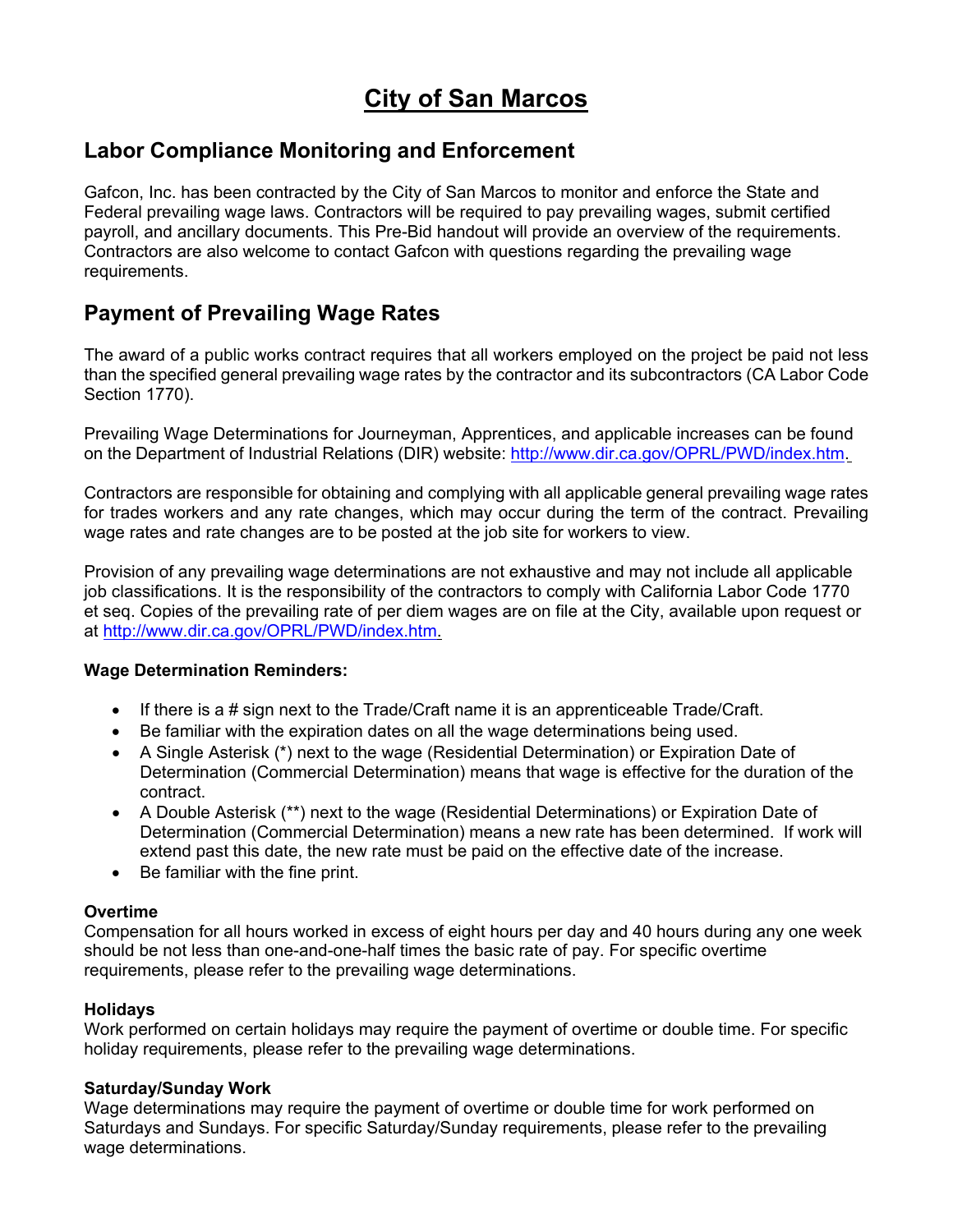#### **Travel/Subsistence Payments**

Pursuant to CA Labor Code Sections 1773.1 and 1773.9, contractors shall make travel and/or subsistence payments to each worker to execute the work. You may obtain the travel and/or subsistence provisions at https:/[/www.dir.ca.gov/OPRL/DPreWageDetermination.htm](http://www.dir.ca.gov/OPRL/DPreWageDetermination.htm)

## **Certified Payroll Records and Ancillary Documentation**

All contractors and subcontractors are required by CA Labor Code Section 1776 to keep and maintain weekly certified payroll records which must be submitted electronically to Gafcon by uploading to LCP Tracker (http://www.lcptracker.com). In addition to the certified payroll, all ancillary documents must be uploaded to LCP Tracker. Contractors will need to contact Gafcon prior to starting work to have their login set up and to be added to the project in LCP Tracker.

Certified payroll must include all of the required information as shown on the DIR's suggested format, the A-1-131 Public Works Payroll Reporting Form [\(www.dir.ca.gov/dlse/Forms/PW/DLSEFormA-1-](http://www.dir.ca.gov/dlse/Forms/PW/DLSEFormA-1-) 131.pdf):

- Employee full name, address, social security number, DIR work classification
- Hourly rate of pay for straight time and overtime hours (if applicable)
- Gross Amount Earned, Deductions, Contributions, Net Amount, Check #
- Name of Contractor or Subcontractor
- License Number and Address
- Project or Contract Number
- Project and Location
- Self-Insured Certificate #*I* Workers Compensation Policy #
- Statement of Compliance

All contractors and subcontractors are also required to submit payroll to the Department of Industrial Relations online eCPR submission portal:<http://www.dir.ca.gov/Public-Works/Certified-Payroll->Reporting.html

**Sole Owners and Partners** are required to maintain certified payroll records containing all of the required information including proof of payment. The prime contractor may include a subcontractor on his/her payroll in order to meet the requirement

## **Statement of Non-Performance**

The contractor must complete a non-performance report for each week in which no work is performed. All days worked on a project must be accounted for, including Saturdays, Sundays and holidays. Non-Performance payroll must be included in the consecutive numbering of payroll.

Once work is complete on a project a payroll or non-performance marked as FINAL must be submitted.

## **Fringe Benefits Statement**

All contractors and subcontractors must submit a Fringe Benefit Statement which lists any fringe benefits paid to an approved third party plans, funds, or programs, such are health and welfare, vacation, holiday, training, dues and other. The Statement must show the applicable work classification,rates paid, and the third party's name and address.

Gafcon will review the certified payroll records and supporting documentation to ensure prevailing wage requirements are met. Contractors will be required to provide time sheets, itemized check stubs, cancelled checks, pay records, fringe benefit monthly reports and proof of payment (canceled checks).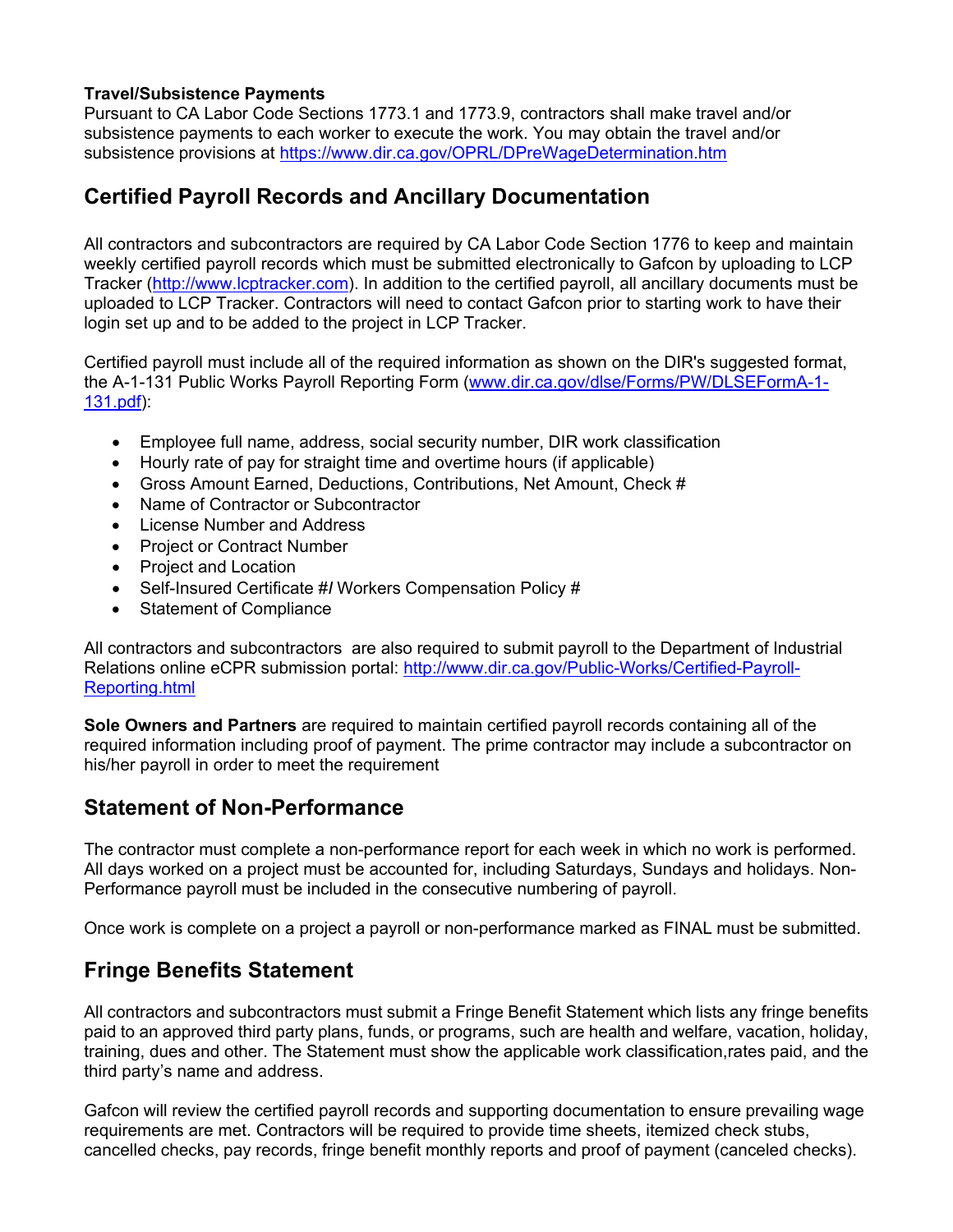## **Apprenticeship Requirements**

All public works contracts valued at \$30,000 or more carry an obligation to hire apprentices, unless the craft or trade does not require the use of apprentices, as indicated in the corresponding prevailing wage determination. This duty applies to all contractors and subcontractors on a project, even if their part of the project is less than \$30,000.

The Division of Apprenticeship Standards (DAS) provides assistance to contractors who need to employ apprentices on public works projects and may grant exemptions to the requirement to hire apprentices.

## Contractors' Responsibilities

- Submit contract award information for each craft required on the project using the DAS 140 form
	- $\circ$  If you are approved to train apprentices, you must send the contract award information to your apprenticeship committee.
	- $\circ$  If you are not approved to train apprentices, you must send the DAS 140 to all apprenticeship committees that can supply apprentices to the site of the public works project.
- Make training fund contributions in the amount established in the prevailing wage rate either to the applicable apprenticeship committee, or the California Apprenticeship Council (CAC).
- Contact the applicable apprenticeship committee to request apprentices for each craft or trade on your project using the **DAS 142 form.** The form must be submitted at least three business days before apprentices are required.
- Employ apprentices in the correct ratio. Be sure to employ one hour of apprentice work for every five hours performed by a journeyman level worker.

For More Information

- Please visit the DAS page on public works for information on apprenticeship requirements, forms, exemptions and training fund contributions.
- Contact: [DASpublicworks@dir.ca.gov](mailto:DASpublicworks@dir.ca.gov)
- Frequently Asked Questions about apprenticeship

For more information and to find exact legal definitions and language please see the Public Works Chapter of the California Labor Code.

For live website links to the above Apprenticeship Requirements section, please visit: https:/[/www.dir.ca.gov/Public-Works/Apprentices.html](http://www.dir.ca.gov/Public-Works/Apprentices.html)

## **Penalties**

Penalties, including forfeitures and debarment, shall be imposed for contractor/subcontractor failure to pay prevailing wages, failure to maintain and submit accurate certified payroll records upon request, failure to employ apprentices, and for failure to pay employees for all hours worked at the correct prevailing wage rate, in accordance with Labor Code sections 1775, 1776, 1777.7, and 1813.

Failure to meet prevailing wages requirements may also result in the contractor being prohibited from bidding on public works projects for a period of three years.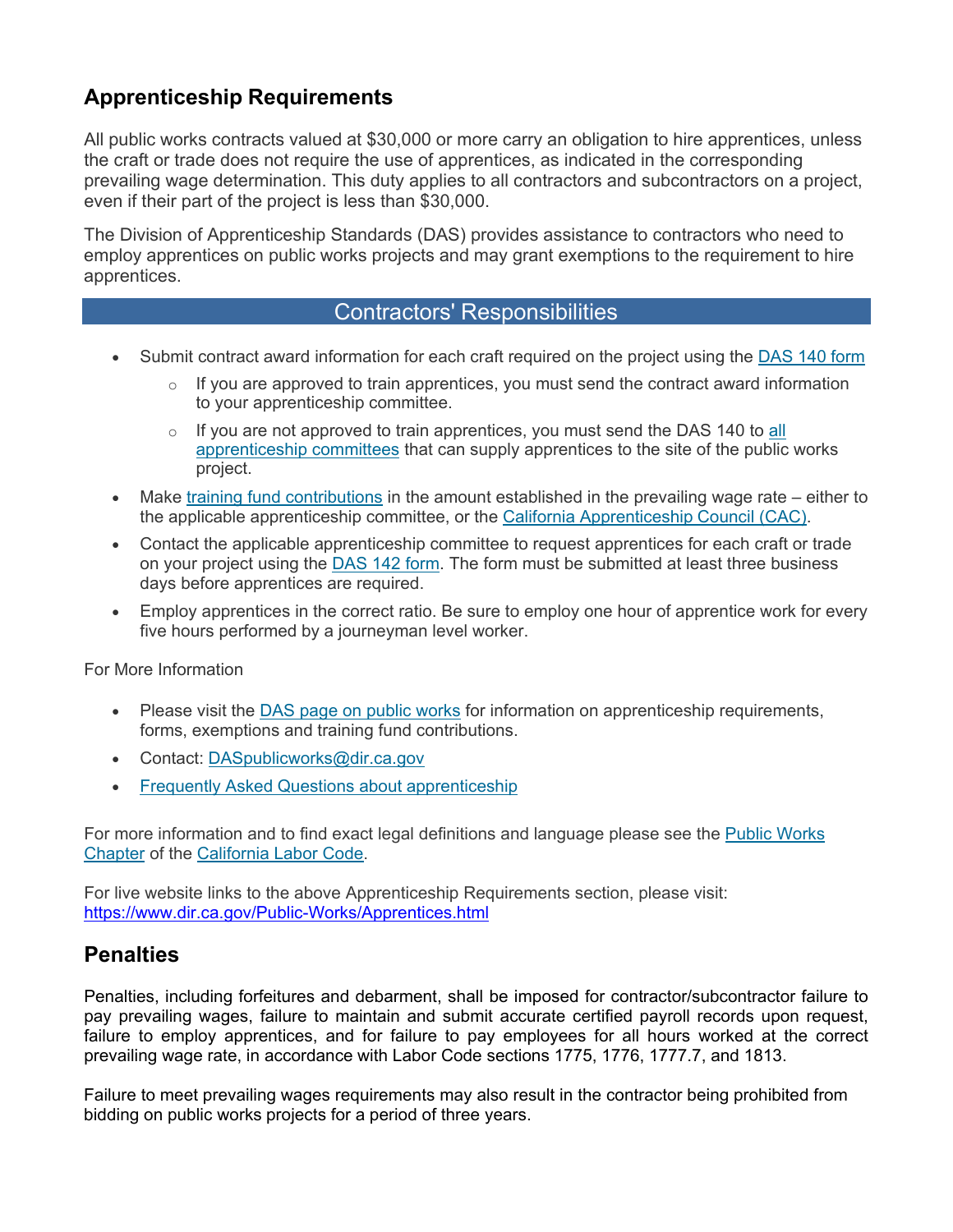## **Kickbacks and Acceptance of Fees Prohibited**

Pursuant to CA Labor Code section 1778, contractors and subcontractors are prohibited from accepting, taking wages illegally, or extracting "kickback" from employee wages.

Contractors and subcontractors are prohibited from exacting any type of fee for registering individuals for public work (CA Labor Code section 1779); or for filling work orders on public works contracts (CA Labor Code section 1780).

## **Job Site Visits and Worker Interviews**

Gafcon will perform random job site visits and interview workers throughout the project. The information gathered will be checked against the certified payroll to ensure compliance.

## **Payment Withholds**

Failure to comply with the Prevailing Wage and Apprenticeship Requirements may result in Gafcon recommending payment withholds until all outstanding issues are resolved.

Labor Code §1776(h) states: *"The contractor or subcontractor has 10 days in which to comply subsequent to receipt of a written notice requesting the records enumerated in subdivision (a). In the event that the contractor or subcontractor fails to comply within the 10-day period, he or she shall, as a penalty to the state or political subdivision on whose behalf the contract is made or awarded, forfeit one hundred dollars (\$100) for each calendar day, or portion thereof, for each worker, until strict compliance is effectuated."*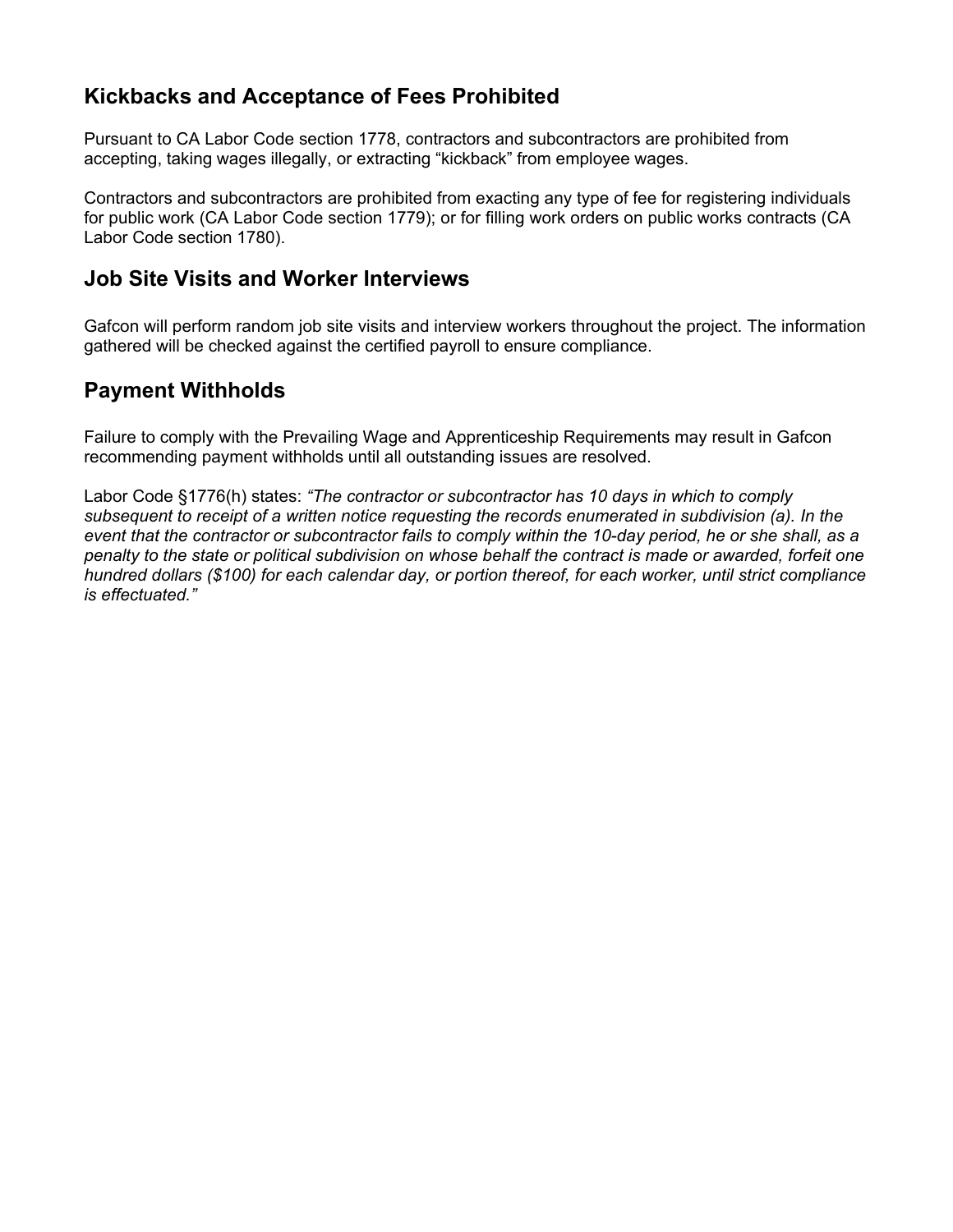## **ADDITIONAL INFORMATION**

#### *NAME & ADDRESS OF PUBLIC AGENCY AWARDING CONTRACT***:**

**City of San Marcos 201 Mata Way San Marcos, CA 92069**

#### *USEFUL WEBSITES:*

| Department of Industrial Relations                                     | $=$ www.dir.ca.gov                                             |
|------------------------------------------------------------------------|----------------------------------------------------------------|
| Office of Policy, Research, and Legislation = www.dir.ca.gov/OPRL      |                                                                |
| Division of Apprenticeship Standards                                   | $=$ www.dir.ca.gov/DAS                                         |
| <b>Prevailing Wage Determinations</b>                                  | = www.dir.ca.gov/OPRL/DPreWageDetermination.htm                |
| Division of Apprenticeship Standards<br><b>Apprenticeship Programs</b> | = www.dir.ca.gov/databases/das/aigstart.asp                    |
| eCPR Website                                                           | = www.dir.ca.gov/Public-Works/Certified-Payroll-Reporting.html |
| <b>Public Works Contractor Registration</b>                            | = https://efiling.dir.ca.gov/PWCR                              |
| <b>LCP Tracker</b>                                                     | = http://www.lcptracker.com                                    |

## *CONTACTS FOR INFORMATION:*

| Office of Policy, Research, and Legislation<br><b>Prevailing Wage Hotline</b> | (415) 703-4774         |
|-------------------------------------------------------------------------------|------------------------|
| Division of Apprenticeship Standards                                          | DAS@dir.ca.gov         |
| DLSE – ECPR or General Questions                                              | publicworks@dir.ca.gov |
|                                                                               |                        |

#### **GAFCON LCP Contact Information:**

Janel Farmer Labor Relations Project Manager Gafcon, Inc. 5960 Cornerstone Ct West, Ste 100 San Diego, CA 92121

= (858) 875-0024 [jfarmer@gafcon.com](mailto:jfarmer@gafcon.com)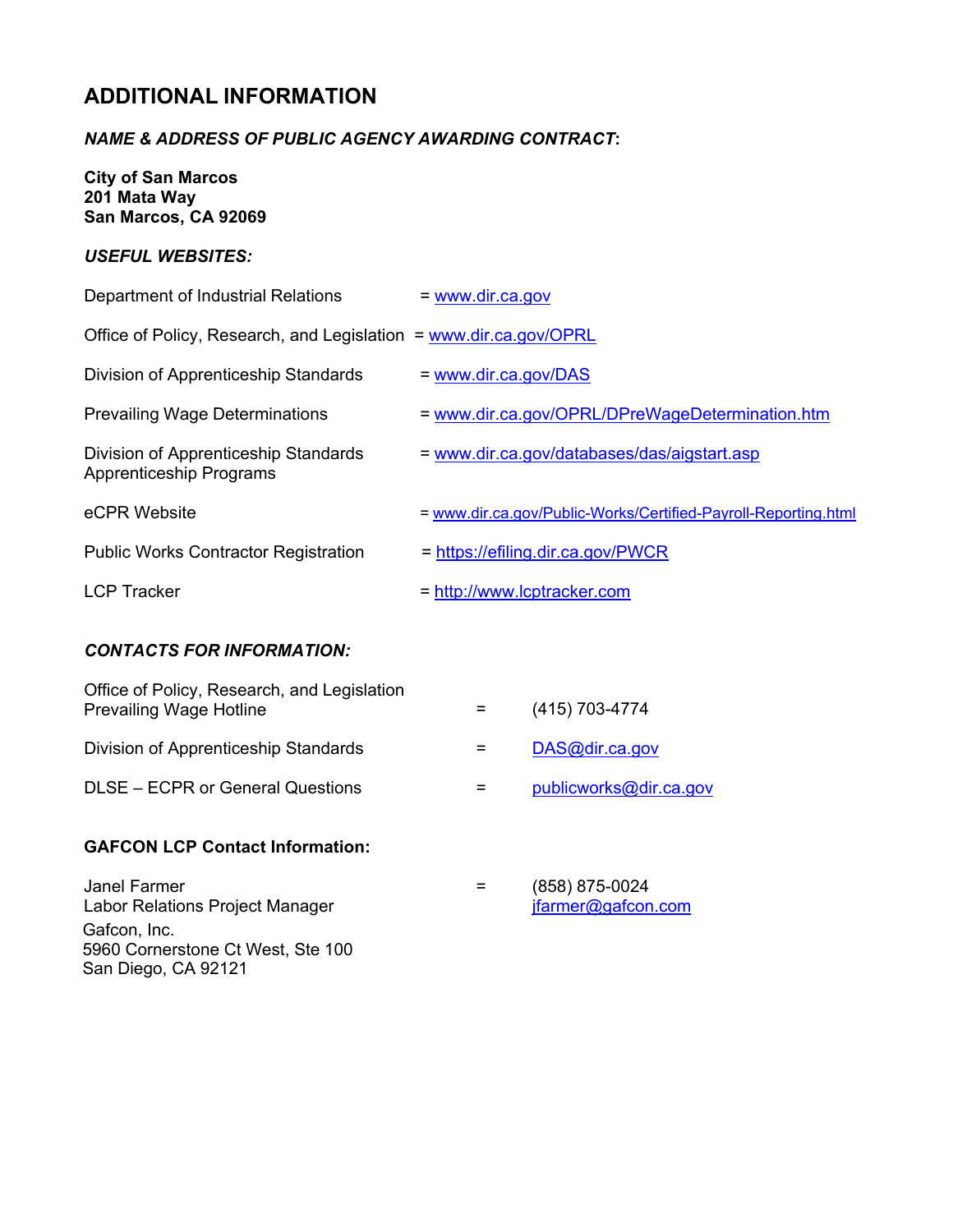

# **FAQ's- PREVAILING WAGE**

#### General Information

#### **What does public works mean?**

Under the Labor Code, public works in general refers to:

- Construction, alteration, demolition, installation, maintenance, or repair work,
- Done under contract, and
- Paid for in whole or in part out of public funds

It can include preconstruction and post-construction activities related to a public works project.

#### **What are prevailing wages, and who must receive them?**

All workers employed on public works projects must be paid the prevailing wage determined by the Director of the DIR according to the type of work and location of the project. The prevailing wage rates are usually, but not always, based on rates specified in collective bargaining agreements.

#### Contractors and Contractor Registration

#### **Who is a public works contractor?**

A public works contractor is anyone who bids on or enters into a contract to perform work that requires the payment of prevailing wages. It includes subcontractors who have entered into a contract with another contractor to perform a portion of the work on a public works project. It includes sole proprietors and brokers who are responsible for performing work on a public works project, even if they do not have employees or will not use their own employees to perform the work.

#### **Who needs to register as a public works contractor?**

Anyone who fits within the definition of public works contractor (above) is required to register with the DIR.

#### **Is a contractor who only does Davis-Bacon work under federal contracts required to register?**

Registration is required only to bid or work on public works projects that are subject to the prevailing wage requirements of the State of California. Registration is not required for projects that are awarded by and under the complete control of the federal government. However, federally funded or assisted projects that are controlled or carried out by awarding bodies in California are subject to the state's prevailing wage laws and therefore require registration.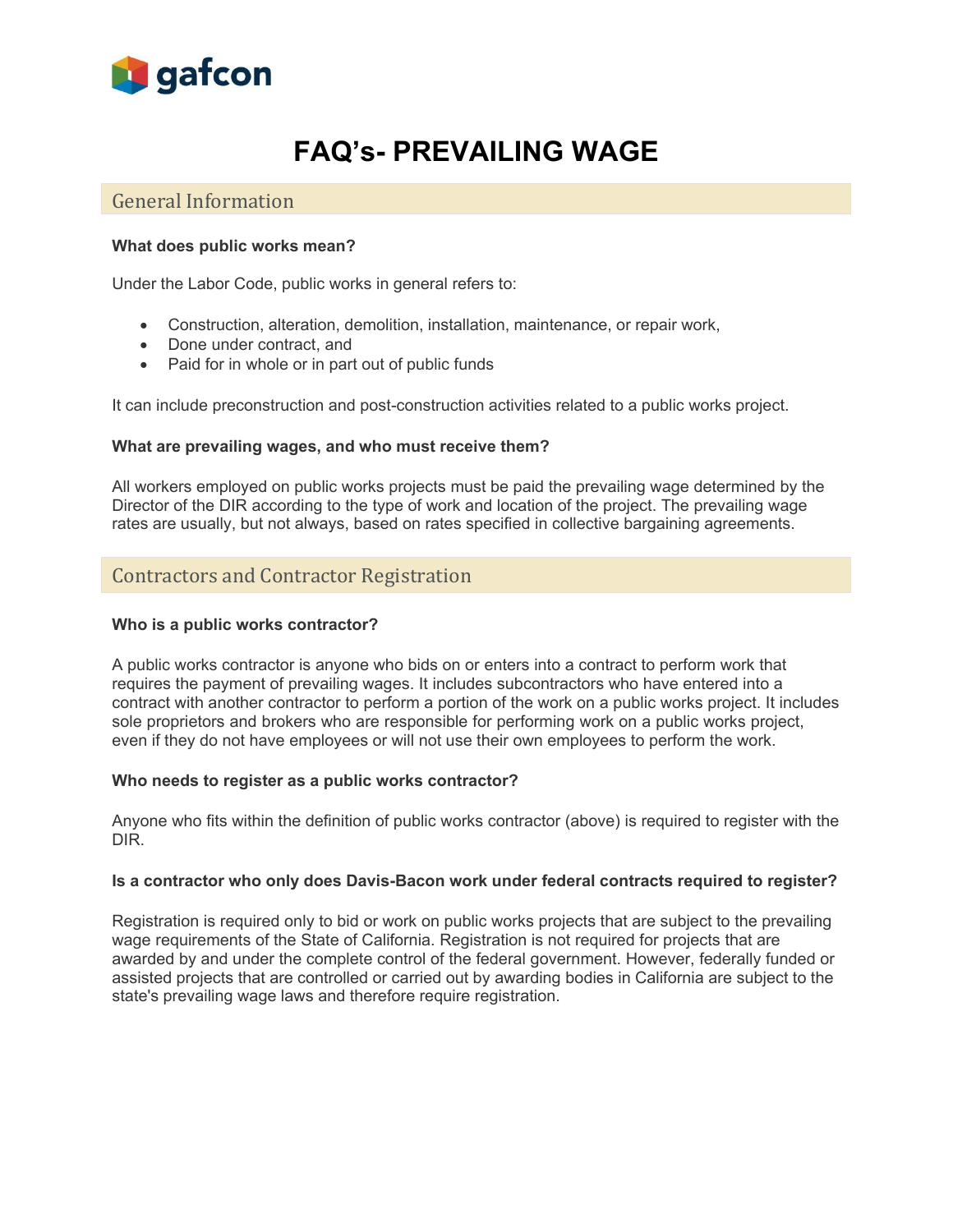

#### **Are there any exceptions to the registration requirement?**

The contractor registration requirement does not apply to contractors working solely on public works projects awarded prior to April 1, 2015. Some exceptions allow contractors to bid on federally funded projects or submit joint venture bids without first being registered, as long as the contractors that are parties to the joint venture and the joint venture are registered at the time the contract is awarded.

Contractors who work exclusively on small public works projects are not required to register as a public works contractor or file electronic certified payroll reports for those projects. Contractors are still required to maintain certified payroll records on a continuous basis and provide them to the Labor Commissioner's Office upon request. Additionally, awarding agencies are not required to submit the notice of contract award through DIR's PWC-100 system on projects that fall within the small project exemption. The small project exemption applies for all public works projects that do not exceed:

- \$25,000 for new construction, alteration, installation, demolition or repair
- \$15,000 for maintenance

#### **Who is eligible to register?**

Contractors must meet the following requirements to register:

- Have workers' compensation coverage for any employees and only use subcontractors who are registered public works contractors.
- Have a Contractors State License Board license if applicable to trade.
- Have no delinquent unpaid wage or penalty assessments owed to any employee or enforcement agency.
- Not be under federal or state debarment.
- Not be in prior violation of this registration requirement once it becomes effective. However, for the first violation in a 12-month period, a contractor may still qualify for registration by paying an additional penalty.

#### **How much does registration cost, and how long does it last?**

Registration costs \$400 and covers one fiscal year (July 1–June 30), regardless of the date on which a contractor registers. Registration is renewable annually.

#### **What if I don't register (i.e., what are the consequences of noncompliance)?**

Contractors who are required to register but fail to do so are ineligible to bid or work on a public works contract and can be removed from any public works project on which they currently are working. For a single violation in a 12-month period, a contractor who is otherwise eligible may still register by paying a \$2,000 penalty in addition to the \$400 registration fee. Registered contractors who inadvertently fail to renew by June 30, but continue to work on public works after that date, have a 90-day grace period to renew retroactively by paying a \$400 penalty in addition to the registration renewal fee.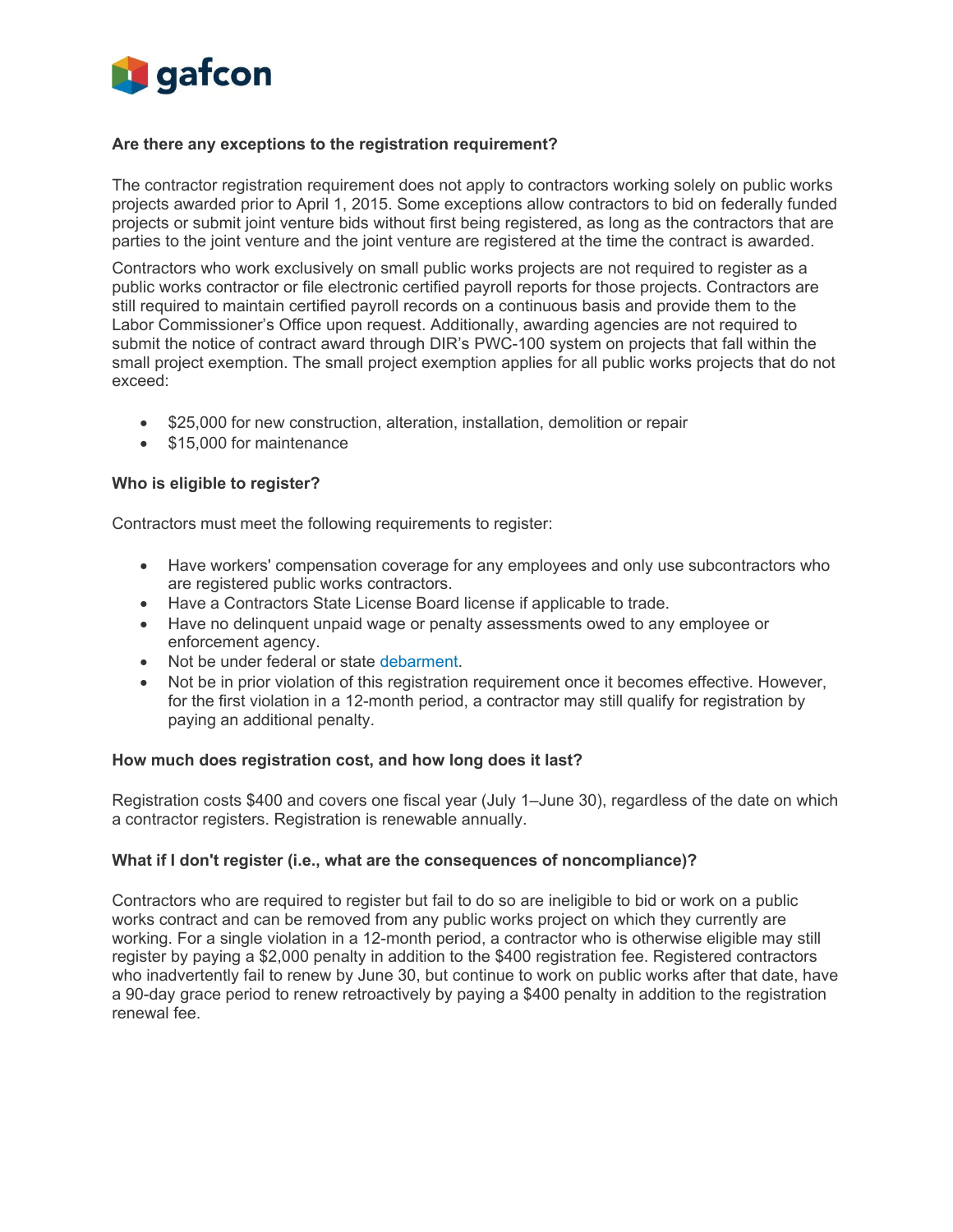

#### **How long does it take for DIR to process contractor registrations, verify submitted information, and post contractor information in the registration list that is accessible online?**

This process can take less than 24 hours if registration fees (including penalties, if applicable) are paid by credit card. Verification of payment by other means can take up to eight weeks.

#### **How can a list of all registered contractors be obtained?**

The name and registration number of any contractor who has registered with the DIR can be found using the public works contractor search tool. An up-to-date list of all registered contractors can be obtained by entering the percentage symbol, %, in the "Contractor Legal Name" field.

#### **I forgot to print out the contractor coupon, can I still mail in the check or do I have to start over? If I can still mail in the check, where should I mail it to?**

You do not need to start over. You may mail the check to: State of California, Department of Industrial Relations, Public Works Contractor Registration Unit, P.O. Box 511215, Los Angeles, California 90051-3013. Please include the contractor registration number.

#### Awarding Bodies

#### **What is an awarding body?**

An awarding body is the entity that awards a contract for public works and is sometimes known as the project owner. The awarding body can be any kind of public agency (state, county, city, school board, water district, etc.) or a private entity using public funds (Labor Code, section 1722).

#### **Do all trades need to be identified on the PWC-100 at the time projects are registered?**

Awarding bodies should list information for all trades identified when they register projects (using the PWC-100 form). Awarding bodies are not required to provide information that is not available at the time of project registration.

#### **What happens if an awarding body does not register a project within five days of awarding the contract for a public works project?**

Failure to provide timely notice can jeopardize an awarding body's ability to obtain state funding for a project. It can also compromise important objectives of the public works laws. An official who intentionally ignores this requirement may be subject to criminal prosecution.

#### **If an awarding body has an annual open purchase order for over \$1,000 for a registered contractor, does it need to report that contract only once a year?**

Yes, an awarding body can report the master agreement to comply with the PWC-100 notice requirements. Individual task orders do not need to be reported.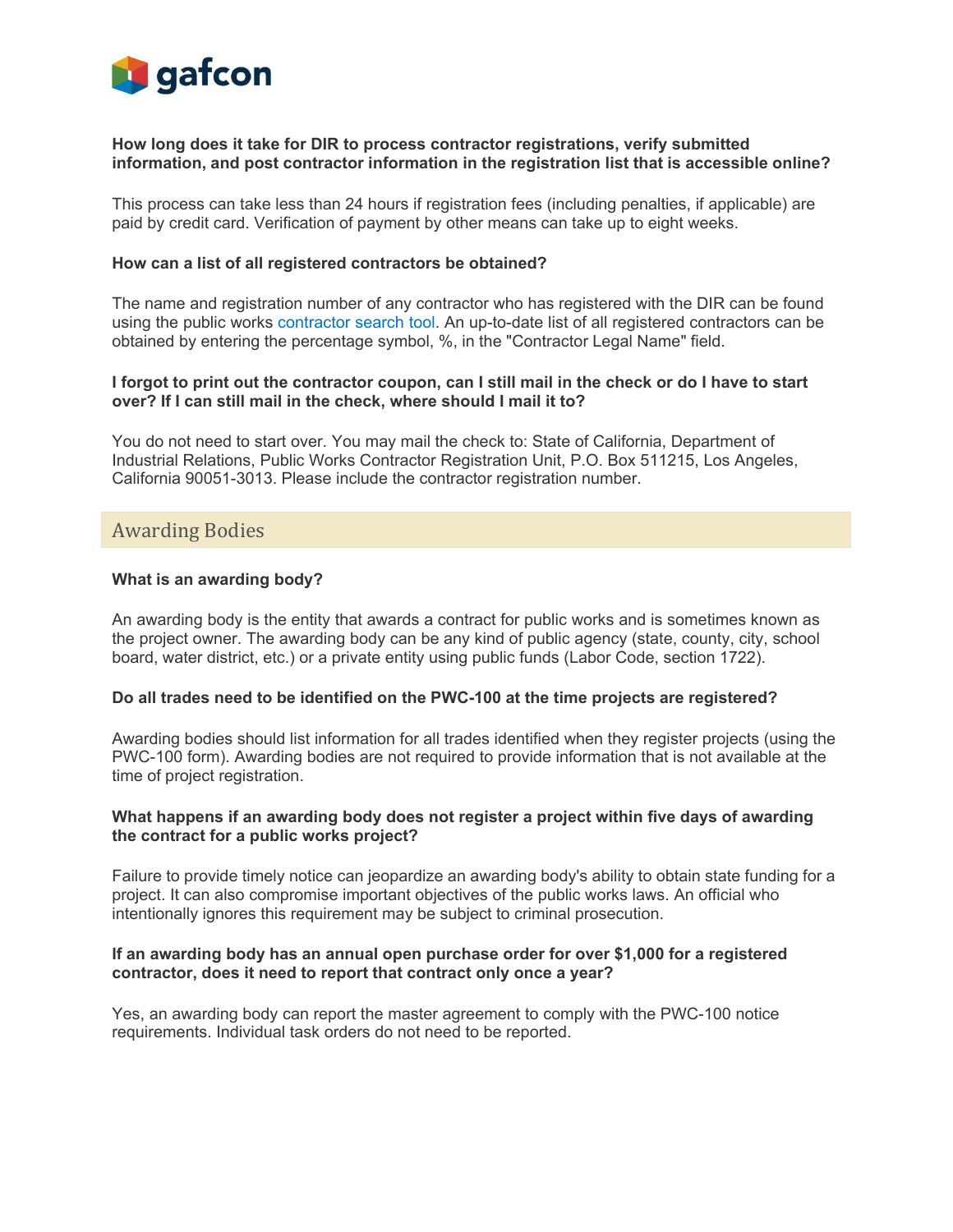

#### **What if an awarding body has a single small job for \$250 or a series of jobs with the same contractor/vendor that total over \$1,000?**

Prevailing wage requirements apply to public works projects over \$1,000. The law does not permit jobs to be parceled in order to avoid the \$1,000 threshold. If the awarding body knows that total yearly project costs or projects awarded to the same vendor will exceed \$1,000, that vendor must be registered with the DIR as a public works contractor, and the contract for those projects should be registered using the PWC-100 form.

#### **If an agency is subject to the California Uniform Public Construction Cost Accounting Act (Public Contract Code, section 22002), which excludes "maintenance work" from its definition of "public project," do contractors hired for maintenance work still need to register? Are public agencies required to report projects that do not go through the competitive bidding process, such as emergency work and maintenance projects?**

Public agencies are not required to report maintenance projects and emergency work. Contractors on maintenance projects that are part of public works projects are required to continue paying prevailing wages, but are not required to register with the DIR.

#### **What is the process for projects funded through Proposition 84? Is the contracting agency required to register (i.e., fill out the PWC-100 form), and will the contractors and subcontractors be required to submit/upload certified payroll records to the Labor Commissioner?**

Awarding bodies must provide project information to DIR using the PWC-100 form on all public works projects regardless of the funding source, including projects funded by Proposition 84. Certified payroll records are required for Proposition 84 projects, and awarding bodies are still required to have a DIR-approved Labor Compliance Program (LCP) for those projects. Contractors on these Proposition 84 projects must submit certified payroll records to both the DIR and the LCP.

#### **If an awarding body is awarded a contract directly by a federal agency, must it comply with California public works law?**

The awarding body must pay careful attention to whether the project is administered and controlled by the federal agency or the federal agency is only providing financial support or assistance to a project under the direction and control of a state or local agency. California's prevailing wage requirements do not apply to projects awarded by and under the complete control of the federal government. However, federally funded or assisted projects that are controlled or carried out by awarding bodies in California, including most highway construction projects, are subject to the state's prevailing wage laws. Those projects must comply with state requirements, including contractor and project registration, reporting certified payroll records, and payment of California's prevailing wage rates, if they exceed corresponding Davis-Bacon rates.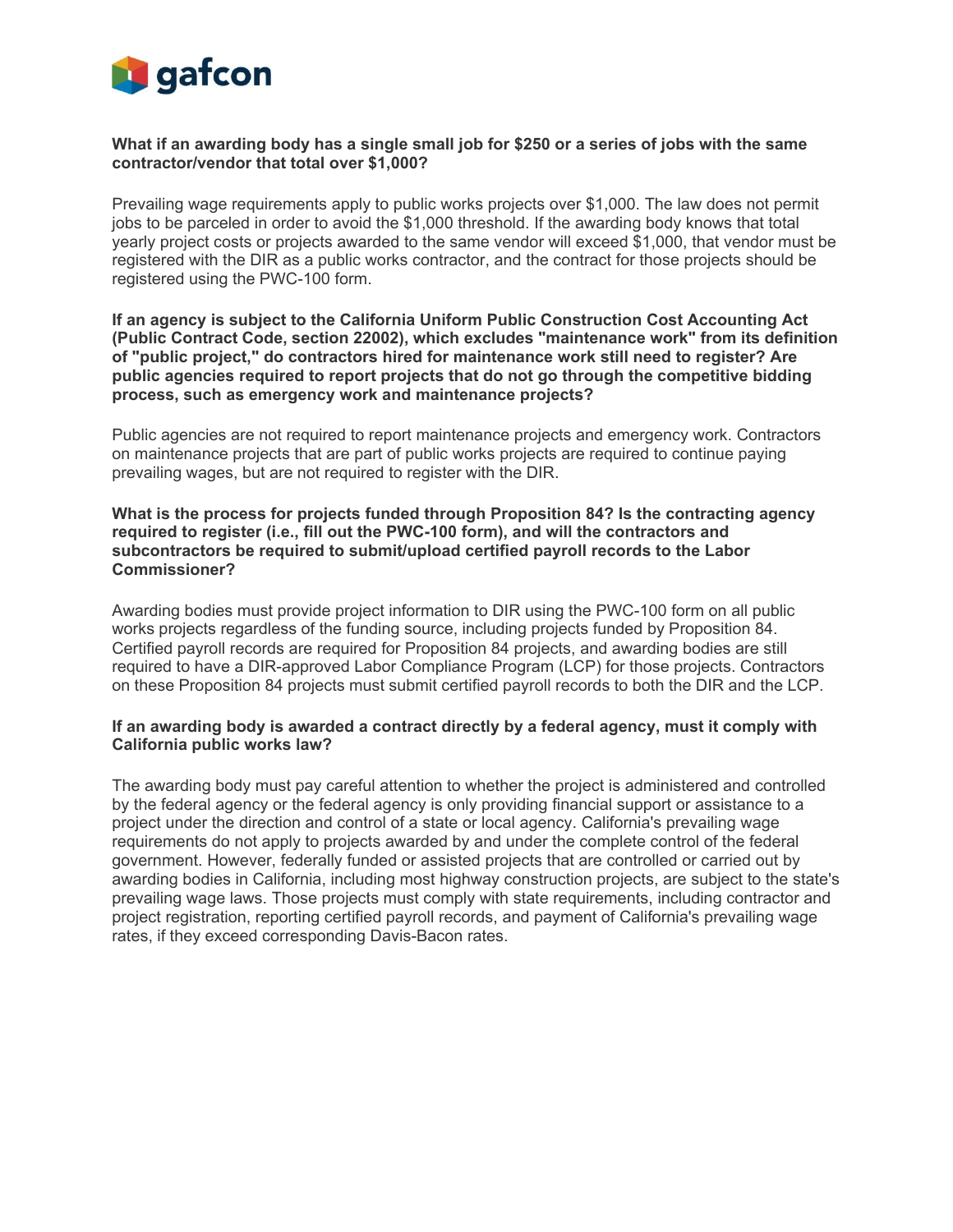

#### **Are awarding bodies required to use registered contractors or submit a PWC-100 for any of the following?**

- Professional service contracts
- Mechanics who service vehicles at the local dealership or auto shop
- Engineering firms or construction managers hired to manage public works projects
- Design consultants, architects, and engineers performing professional design services
- Material or product suppliers
- BIM (Building Information Modeling) or CAD (Computer-Aided Design) consultants
- Consultants providing Division of State Architect inspection services;
- Trucking companies and truck drivers
- Furniture dealers who deliver and install furniture
- Community Conservation Corps certified by the California Conservation Corps

Awarding bodies are required to use registered contractors and register the project for any work subject to prevailing wage requirements. California's public works prevailing wage requirements extend broadly to workers employed "in the execution of the public works contract" (Labor Code, section 1774). Coverage is not necessarily limited to work performed at the construction site by those in traditional construction trades. Awarding bodies and other interested parties can ask DIR's Director to make a formal determination on whether a particular work or project is subject to public works requirements. public works coverage determinations issued by the Director since 2002 are available online.

## Apprenticeship

#### **Do I have to employ apprentices on all public works projects?**

- Contractors working on a public works project valued at \$30,000 or more have an obligation to hire apprentices. With few exceptions, this duty applies to all contractors and subcontractors on a project, even if their part of the project is valued at less than \$30,000. These exceptions include:
- General contractors whose contract is worth under \$30,000.
- When the craft or trade is not appropriate for apprentices.
- When the contractor holds a sole proprietor license and personally performs all the work from start to finish, unassisted.
- In the case of a federal project when funding does not include any city, county, or state monies and that is not administered, controlled, or carried out by awarding bodies in California.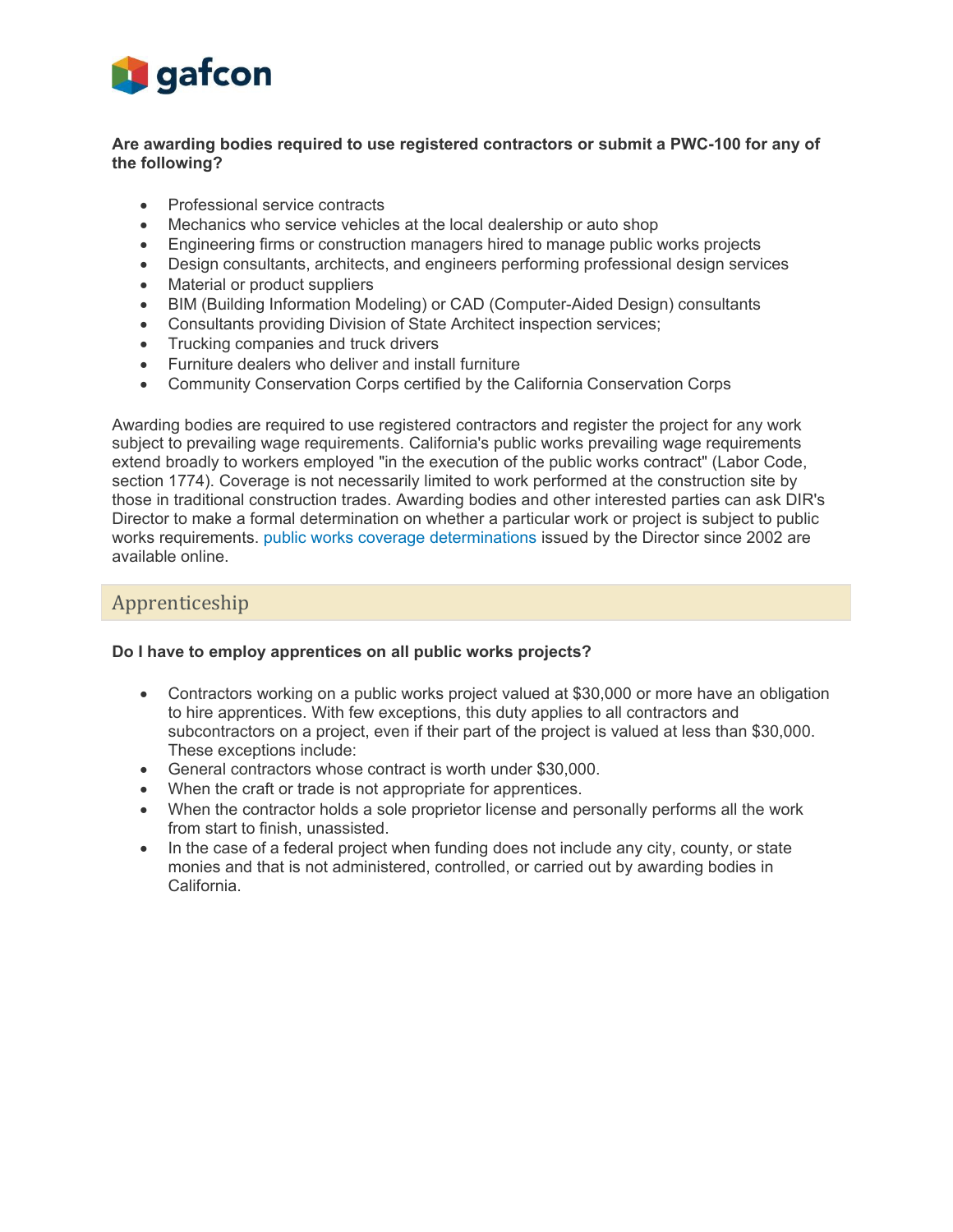

#### Labor Compliance Programs

#### **What is a Labor Compliance Program?**

Labor Compliance Programs (LCPs) are entities that are approved by the DIR to monitor and enforce compliance with state prevailing wage laws on public works projects as described in Labor Code section 1771.5 (b). As of 2016, LCPs were only required for public works projects funded in whole or in part by Proposition 84 (Safe Drinking Water, etc., Bond Act of 2006) as well as for certain older projects under a handful of other statutes. The DIR also continues to oversee four "legacy" LCPs that were approved prior to 2000.

## Certified Payroll Reporting

#### **Who must submit certified payroll records?**

All contractors and subcontractors working on public works projects (except for those listed below) must submit electronic certified payroll records to the Labor Commissioner. The Labor Commissioner has exempted the following projects from the requirement:

(a) Projects monitored by the following legacy Labor Compliance Programs:

- California Department of Transportation (Caltrans)
- City of Los Angeles
- Los Angeles Unified School District
- County of Sacramento

(b) Projects covered by a qualifying project labor agreement.

(c) Projects covered by the small project exemption. The small project exemption applies for all public works projects that do not exceed:

- \$25,000 for new construction, alteration, installation, demolition or repair
- \$15,000 for maintenance

#### **Is the electronic certified payroll reporting system the only way to submit certified payroll records to the Labor Commissioner?**

Yes. All contractors must submit their certified payroll records to the Labor Commissioner using the DIR's online system. It offers two options for submitting certified payroll records: entering the information directly using the online form or uploading xml files.

#### **Is every company responsible for submitting its own payroll for each project on which it is working?**

Yes. Each contractor and subcontractor must submit certified payroll records directly to the Labor Commissioner using DIR's online system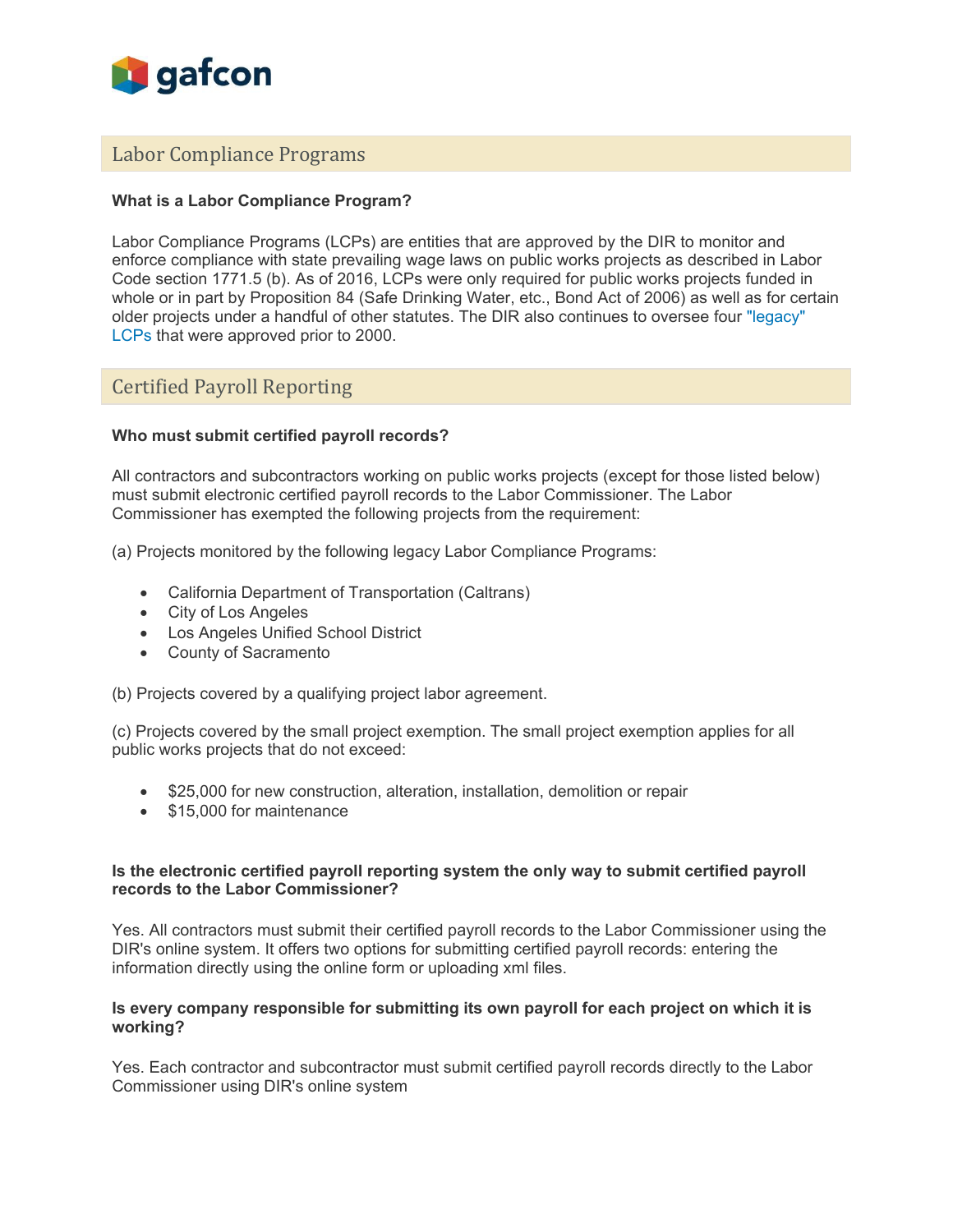

#### **When/how frequently must the certified payroll records be submitted?**

Certified payroll records must be submitted at least monthly (within a month after the end of the payroll period) or more frequently if more frequent submission is required by the contract with the awarding body. The best practice is to submit the records weekly or at the conclusion of each payroll period.

#### **If the awarding body has not registered the project with the DIR, how can I submit my certified payroll records?**

Projects must be registered with the DIR using the PWC-100 form in order for contractors and subcontractors to submit certified payroll records for those projects. You should contact the awarding body to confirm that the project was registered. If the awarding body has not registered the project, you should ask it to complete the registration as soon as possible. If you have made this request, but the awarding body still has not registered the project, please contact the DIR for further assistance at [publicworks@dir.ca.gov.](mailto:publicworks@dir.ca.gov)

#### **If I am required to submit certified payroll records to a union, to the prime contractor, or to the awarding body or a Labor Compliance Program, do I still have to submit certified payroll records to the DIR?**

Yes. Submitting certified payroll records to other agencies does not fulfill the requirement to submit certified payroll records to the Labor Commissioner/DIR.

#### **How do I identify the public works project that I am working on (or will be working on) on the reports?**

Public works projects have a unique DIR Project ID, often referred to as the "PWC-100" number. Any registered project can be located in the DIR's searchable database of public works projects. Entering just a few pieces of information in the search tool should yield a list that includes your project.

#### **I am an owner/operator, sole proprietor, or business owner, and I do not receive payroll checks or pay myself an hourly salary. How do I handle certified payroll reporting for my own work, and how do I determine how much I am being paid for that work?**

Even if you are paid by salary, draw, or contract payments, you still should be able to provide the following information for any work you perform on public works projects: (a) your name, address, and SSN (or FEIN, if you have no SSN); (b) the work classification for your prevailing wage work; (c) the hourly rate for that classification; (d) the number of hours that you performed that work; and (e) the estimated amount paid to you for your labor for that work. To calculate how much you were paid for your own labor, subtract all your other expenses (including materials, pro rata share of business overhead, and payments to other workers or subcontractors) from the gross contract price. The net amount should be your labor cost, and it should be equal to or higher than the compensation required for your work classification (determined by multiplying your work hours by the applicable rates) in order to comply with prevailing wage requirements.

#### **Can I review the payroll record before I submit it?**

At any time before you sign the record, you can use the navigation tools to review and modify it. After the record is signed, you will no longer be able to access or change it.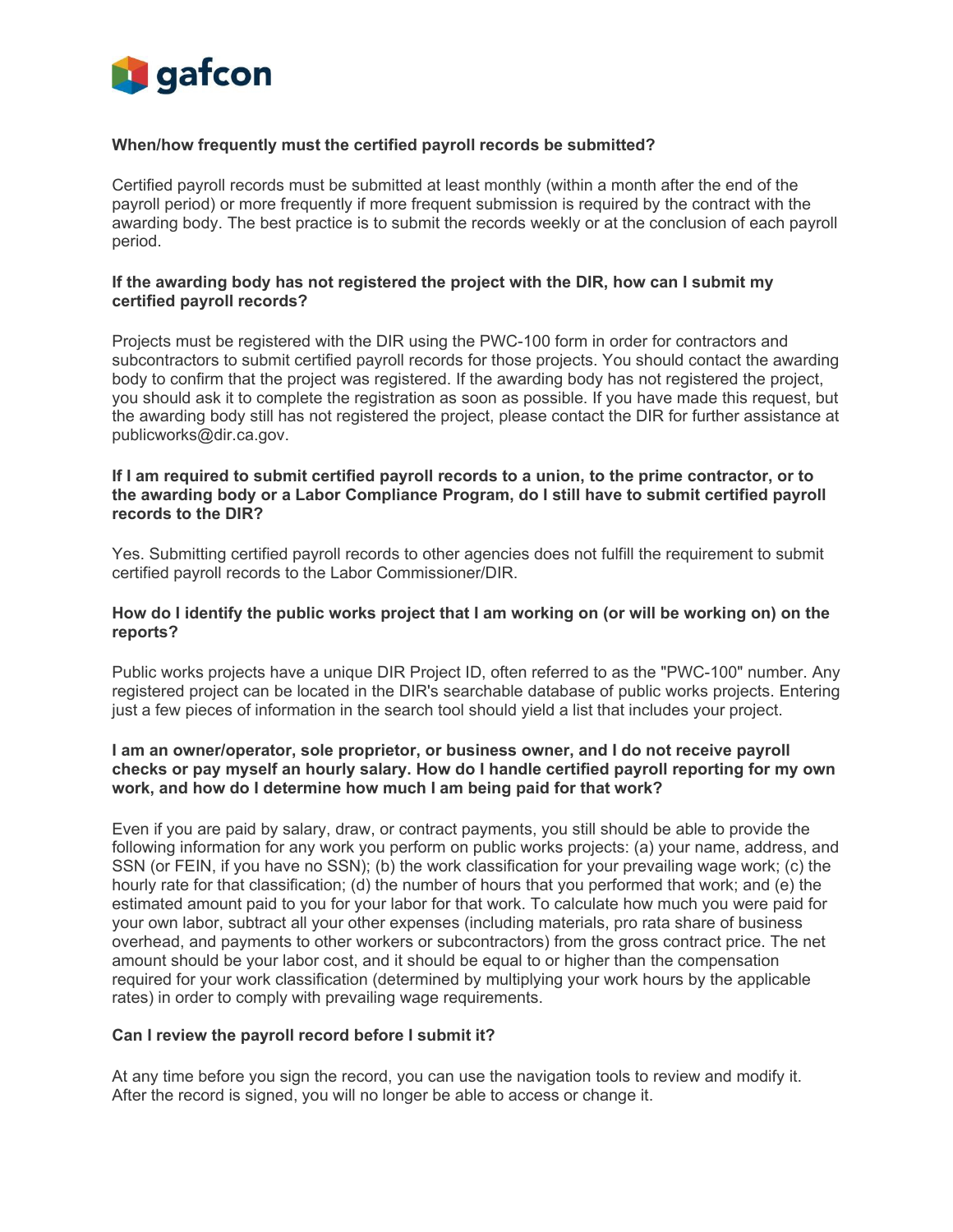

#### **Can I view and print out all certified payroll records associated with a project?**

All electronic certified payroll records submitted to the DIR can be viewed and printed in fully redacted form after locating them with the certified payroll records search tool. If you would like to save or print an unredacted (complete) version of your own payroll record, you must click on the PDF icon that appears on the confirmation page. After you close that page, the unredacted version will no longer be available.

#### **Which information is redacted (omitted) from electronic certified payroll records that are available to the public?**

Full redaction removes all personal, identifiable employee information (name, address, phone number, and SSN) as well as the contractor's federal ID (FEIN) or SSN and email address.

#### **Can I change the date or make corrections to payroll records after I submit them? If not, can I delete the record?**

You cannot change or delete records that have already been submitted. However, you may correct errors by submitting a new record for the same pay period. The new or "amended" record for an employee will take precedence over the original record submitted. However, if you are only correcting the payroll of one or more employee/s, you do not need to re-submit the information for any employees whose information was entered correctly. And if you are adding payroll for one or more employee/s not in the original record, you do not need to resubmit payroll for all the other employees (unless there are errors in them that need correction). The original record will remain on file and will be visible along with all associated amendments when users viewing submitted payroll records select "Show Amendment." The payroll number will be modified to indicate the amendment  $(e.g.:$  original record  $#$  15-0; amended record  $#$  15-1).

#### **What happens if I mistakenly submitted payroll for a period in which no work was performed?**

If payroll was submitted for a period in which no work was performed, you may submit a Statement of Non-Performance for the same period. That Statement of Non-Performance will take precedence over the record submitted in error.

#### Concrete Delivery Requirements (AB 219)

#### **The bill says it does not apply to public works contracts that were advertised for bid or awarded prior to July 1, 2016. What about contracts that are still in process?**

If a public works contract was advertised for bid or awarded prior to July 1, 2016, the delivery of concrete to that public work is not subject to AB 219. If the contract was advertised for bid before July 1, 2016, but awarded after that date, AB 219 does not apply.

#### **How will ready-mix suppliers know if an order is for public works? Who will be held responsible if they are not informed?**

If the worksite owner is a public entity (e.g. school, library), it is likely a public work. The entities engaging the ready-mix services should know if the project is subject to the public works statutes, and it should be noted as part of the written agreement required by AB 219.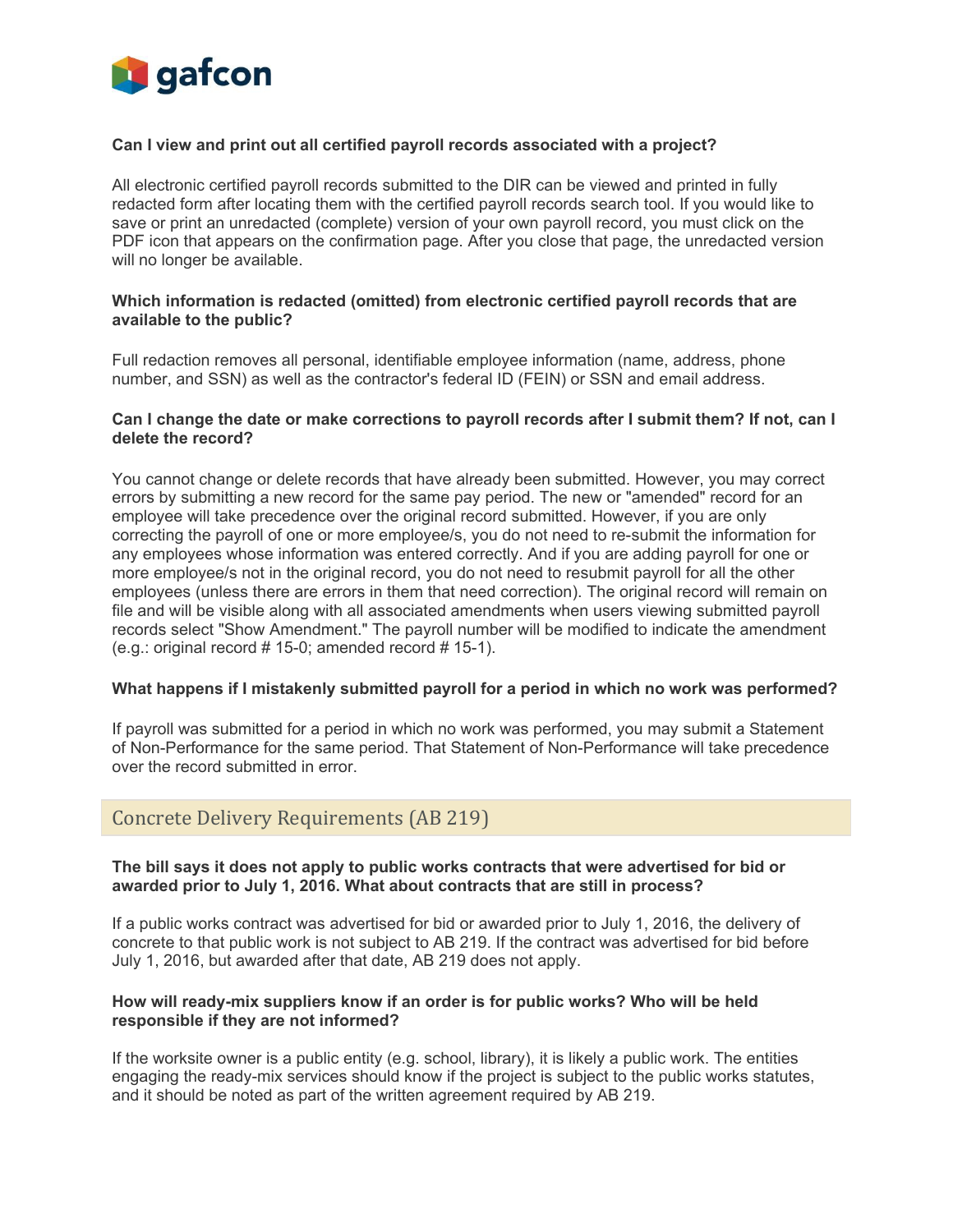

#### **What if it is discovered that an order is for public works after the fact? How will a ready-mix supplier know if a project is public works but under the minimum threshold for applying prevailing wages?**

The companies engaging the ready-mix services should also know if a project is exempt. There are potential legal consequences for misleading contractors and subcontractors about whether a project is exempt, including joint liability for back wage and penalty assessments.

#### **Do apprenticeship requirements apply to this law?**

Yes, if the prevailing wage rate is based on a qualifying craft (i.e. a craft for which there is an approved apprenticeship program). Qualifying crafts are usually indicated with a pound or hashtag sign (#) by the applicable prevailing wage rate.

#### **Ready-mix companies often donate concrete to schools, parks, and charitable organizations. Are these donations subject to prevailing wages?**

It depends. If the project owner is a public entity, then it is probably a public works project. However, this is something the ready-mix company can and should clarify with whoever is receiving the donated concrete.

#### **How does this law apply to deliveries from out-of-state? For instance, material might be delivered from Reno for a highway project in California.**

AB 219's requirements apply to deliveries that originate out of state. If the Director has not specified a prevailing wage for the geographic area in which the factory or batching plant is located, the contractor should use a rate from the nearest geographic area.

#### **Which prevailing wage rate applies? Do different rates apply to different parts of the delivery work?**

The applicable prevailing wage rate is for the classification of "Driver - Mixer Trucks." This rate applies to all parts of the mixer - truck driver's work.

#### **What portion of the driver's work is covered? What if the driver is not on a round trip?**

For delivery to a public works project, prevailing wage rates apply from the time the driver receives concrete at the batch plant to the time the driver returns to the batch plant. If a truck hauling concrete to a prevailing wage job does not return to the same batch plant, the post-delivery drive to a different batch plant should be counted as the return. There will always be a return trip as the trucks will not be left indefinitely at the job site.

#### **What if the driver is delivering to some prevailing wage projects and some non-prevailing wage projects?**

The statute does not allow any exceptions from payment of prevailing wages for time spent making intermediate stops at other potentially non-public works locations. The entire delivery process and the return trip are covered and must be paid at the applicable prevailing wage rate.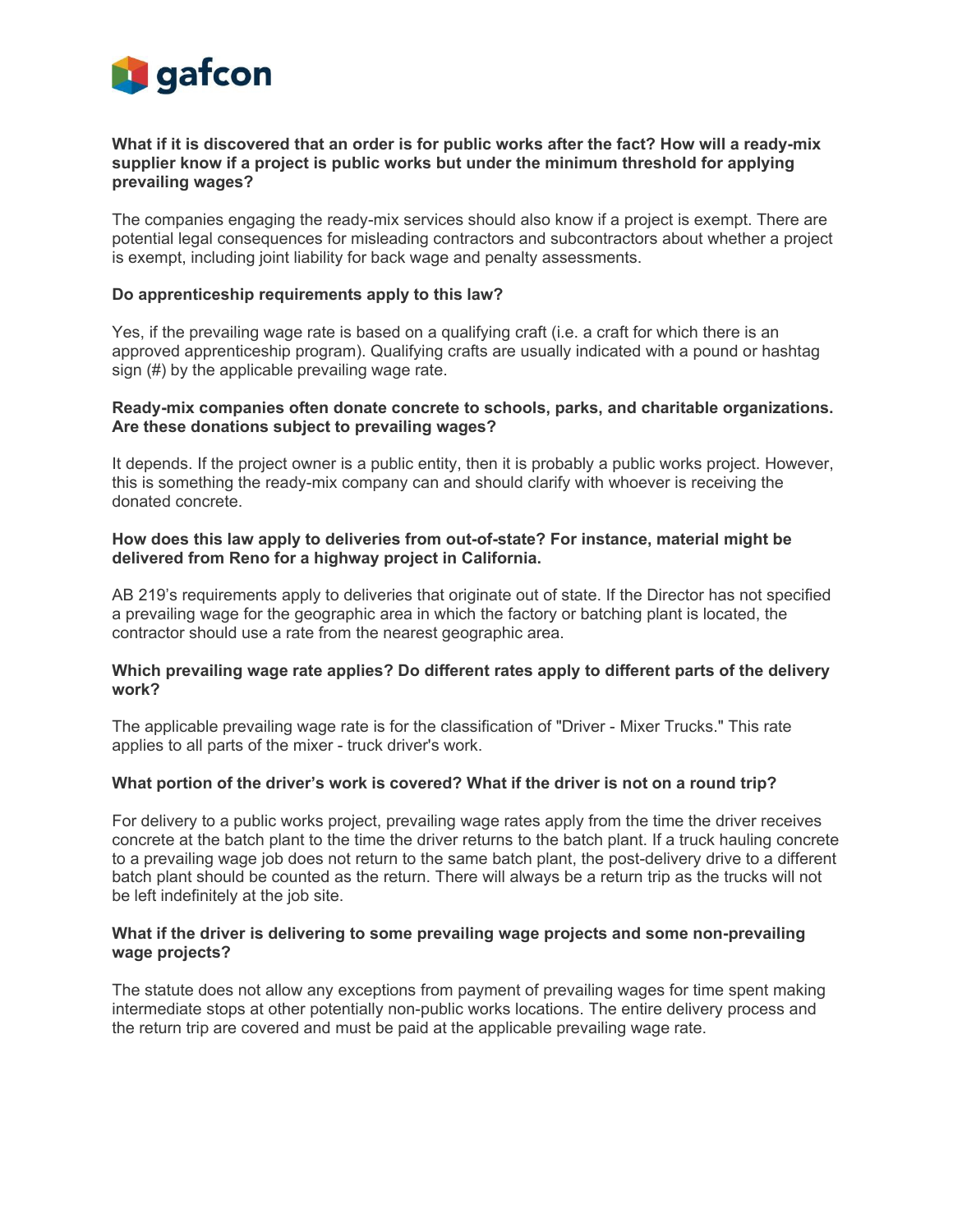

**How would the round-trip wage be calculated if a driver goes from plant #1 (in DIR prevailing wage region X), unloads concrete at public works project A, then goes to plant #2 (in DIR prevailing wage region Y), then delivers a load of concrete to commercial project B, then goes to plant #3 (in DIR wage region Z), then delivers to public works project C, and then returns to plant #1?**

From the time the driver begins receiving the concrete at plant #1 until the time the driver reaches plant #2, the rate will be the prevailing wage rate for region X. From that time until the driver begins receiving the concrete at plant #3, the driver may be paid a non-prevailing wage rate. From the time the driver begins receiving the concrete at plant #3 until he or she returns to plant #1, the driver is entitled to the prevailing wage rate for region Z.

#### **If a mixer driver spends two hours at a plant, four hours delivering to public works projects, and four hours delivering to commercial projects, which wage order applies? Will it be Wage Order #1 for manufacturing, Wage Order #16 for construction, or both, depending on where the driver is at any one time?**

The Labor Commissioner made the following determination in a 2001 opinion letter: Ready-mix drivers engaged in the delivery of cement from a cement plant to a construction job-site, if employed by the business that manufactures the cement, are covered by IWC Order 1-2001 [Wage Order #1].

#### **How frequently will wage rates be updated?**

Existing rates in every county covered by AB 219 are under the classification of *Driver - Mixer Trucks*. Some rates are based on survey data and others are based on local collective bargaining agreements. Those based on survey data begin with C-MT-830; those based on collective bargaining agreements begin with C-MT-261.

Rates based on survey data cannot be updated without a new wage survey, usually done in response to a specific request and supporting petition under Labor Code section 1773 and Title 8, California Code of Regulations, sections 16200 and 16302. However, wage rates that are based on collective bargaining agreements are regularly adjusted as the agreements are revised.

#### **Which rate applies if a company has a union rate of \$60 an hour, but the prevailing wage is \$18 an hour?**

State law would require that the driver be paid at least \$18 an hour. However, the employer may be bound to pay the higher rate because of its contractual obligation to the workers under the collective bargaining agreement.

#### **Do ready-mix hauling and delivery companies need to submit electronic payrolls to DIR in addition to submitting payrolls to the general contractor and subcontractor who engaged them?**

Yes, payroll records have to be submitted electronically to DIR in addition to being submitted to the party who engaged the ready-mixed concrete delivery. Payroll records must be submitted to DIR on a monthly basis or as otherwise specified by the awarding body. Please note that the requirement to submit payroll records electronically is currently on hold pending system upgrades. The upgrades will allow simplified online reporting on multiple projects. The requirement to prepare and keep certified payroll records has not changed.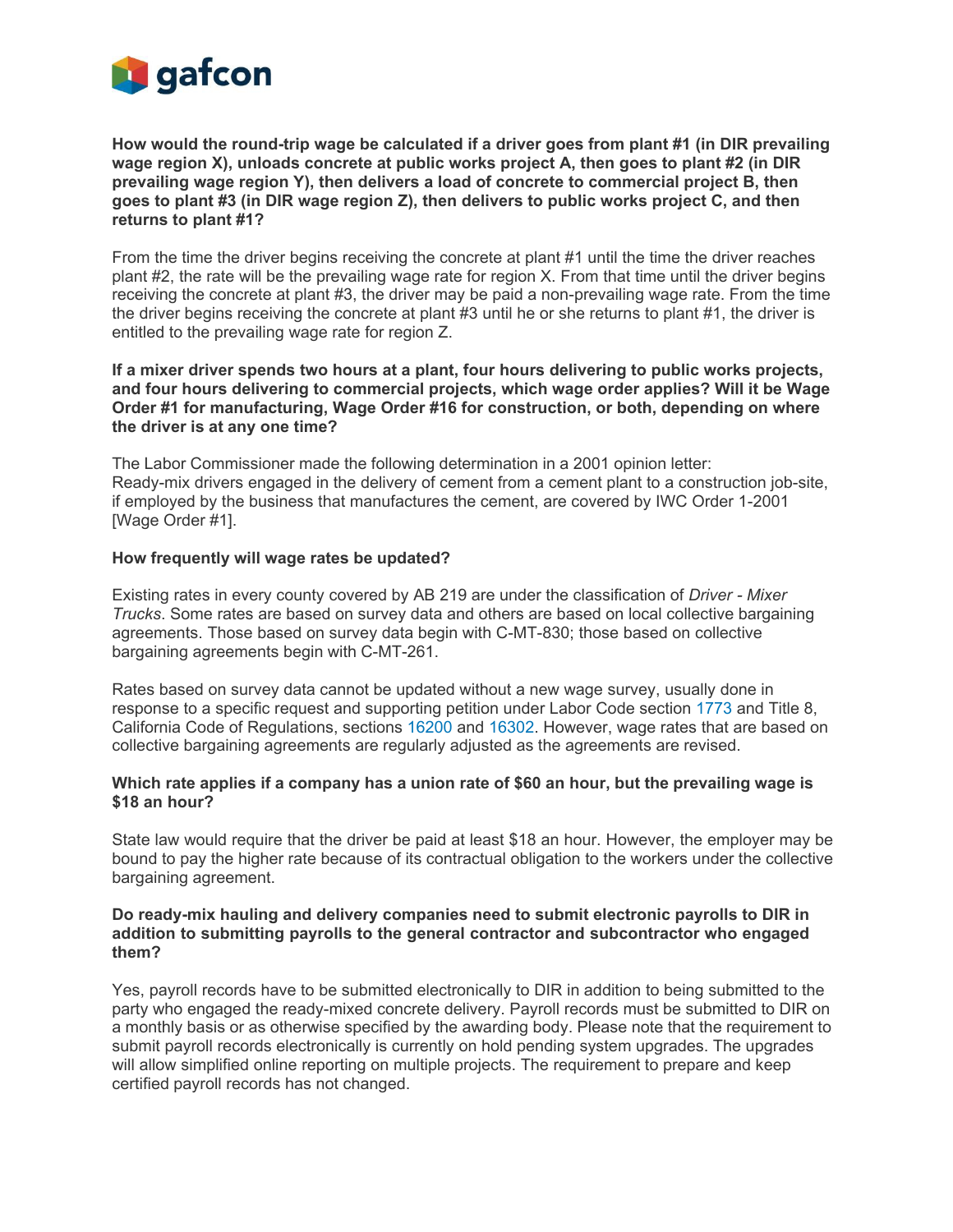

#### **What is the penalty for failure to submit payroll records within five days?**

There is no penalty in the statute for not submitting payroll records to the general contractor and party who engaged the ready-mixed concrete services within five days. However, the consequences of not meeting this deadline may be covered in their contract or agreement.

#### **How will submission of payroll records under this law differ from how they are submitted by other subcontractors?**

The new law requires ready-mix companies to submit copies of their certified payroll records (CPRs) to the party that engaged them and to the general contractor (which may be the same entity). Because public works contractors are jointly and separately liable for prevailing wage violations with the subcontractors working under them, many will include this requirement to provide CPRs as part of the purchase agreement or subcontract. However, AB 219 also makes this a legal requirement and further specifies when the CPRs must be furnished, as well as the need for the CPRs to be accompanied by time records certified by the drivers.

The law does not specify whether the CPRs and other records must be on paper or electronic format. It is up to the parties to determine that in their agreement. Once DIR's electronic Certified Payroll Reporting system is fully deployed with identity management features, contractors will have access to their subcontractors' CPRs through DIR's system at the same time that DIR does. However, that will not necessarily meet the deadline specified in AB 219 nor will it include the certified driver time records.

The law does not specify what happens if the five-day submission deadline or driver certification requirements are not met. These are not requirements that would fall within the Labor Commissioner's enforcement responsibilities, but they would affect the rights and responsibilities of contractors and subcontractor suppliers in relationship to each other.

#### **The law says payroll records should be accompanied by a written time record that shall be certified by each driver for the performance of job duties. Can the time records be certified electronically by the driver?**

Electronic certifications are allowed, as there is no particular format that is required as long as there is a way to tie the certification to the person who provides it. It depends on how the driver's time is recorded for purposes of determining the hours worked and compensation due for prevailing wage jobs.

#### **How should certified payrolls be organized? Are they per driver, per plant, or per project?**

They should be organized by project, which is how prevailing wages are traditionally reported and how they will need to be reported on DIR's electronic Certified Payroll Reporting (CPR) system.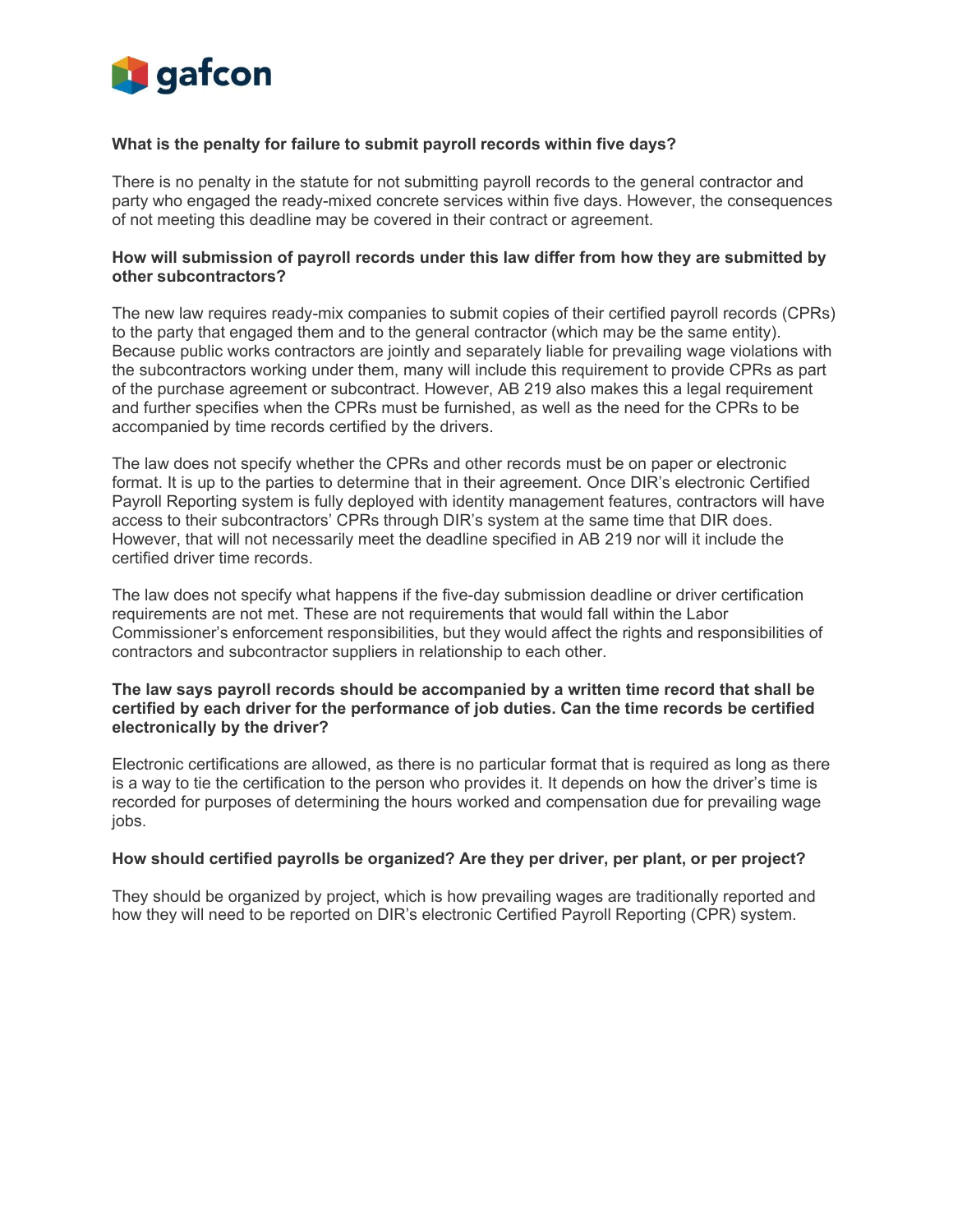

#### **What constitutes a "written subcontract agreement"? What does it mean to be a subcontractor "only for the purpose of this [prevailing wage] chapter"? For example, will mechanics lien laws still apply?**

"Written subcontract agreement" refers to the contract or other agreement between the public agency, company, or person who wants to obtain ready-mixed concrete and the ready-mixed concrete supplier. There must be some type of agreement, in writing, between the two.

"Only for purposes of this chapter" means that a ready-mixed concrete supplier will have the status of a subcontractor under the public works chapter of the Labor Code (sections 1720 – 1861) and will have all the responsibilities of a subcontractor under that chapter when providing ready-mixed concrete to a public works project, including but not necessarily limited to being registered with the Department of Industrial Relations and paying prevailing wages to workers who deliver the readymixed concrete to the project. However, this does not make the company a subcontractor under the mechanics lien laws found in the Civil Code or under any other set of laws outside of the public works chapter of the Labor Code. The rights and responsibilities of a ready-mixed concrete supplier under any other set of laws depend on their status under those laws.

#### **Will DIR specify minimum requirements for what must be included in a contract? Can DIR provide a template?**

DIR suggests that an invoice or purchase order that includes the required statutory language may be sufficient. However, the party who engages the ready-mix company may require more. DIR does not provide templates for contracts between private parties or between a private party and any public entity as these contracts may involve additional requirements and considerations with which DIR is not familiar.

#### **Will a different section of the Uniform Commercial Code now apply to ready-mix suppliers for public works?**

No, the requirements of AB 219 are limited to the public works chapter of the Labor Code and not intended to change the status of ready-mix suppliers under any other set of laws outside of the public works chapter of the Labor Code.

#### **Will ready-mix suppliers now be listed under the Subletting and Subcontracting Fair Practices Act, like other subcontractors?**

AB 219 does not define ready-mix suppliers as subcontractors for purposes of the Subletting and Subcontracting Fair Practices Act or any other laws outside of the public works chapter of the Labor Code.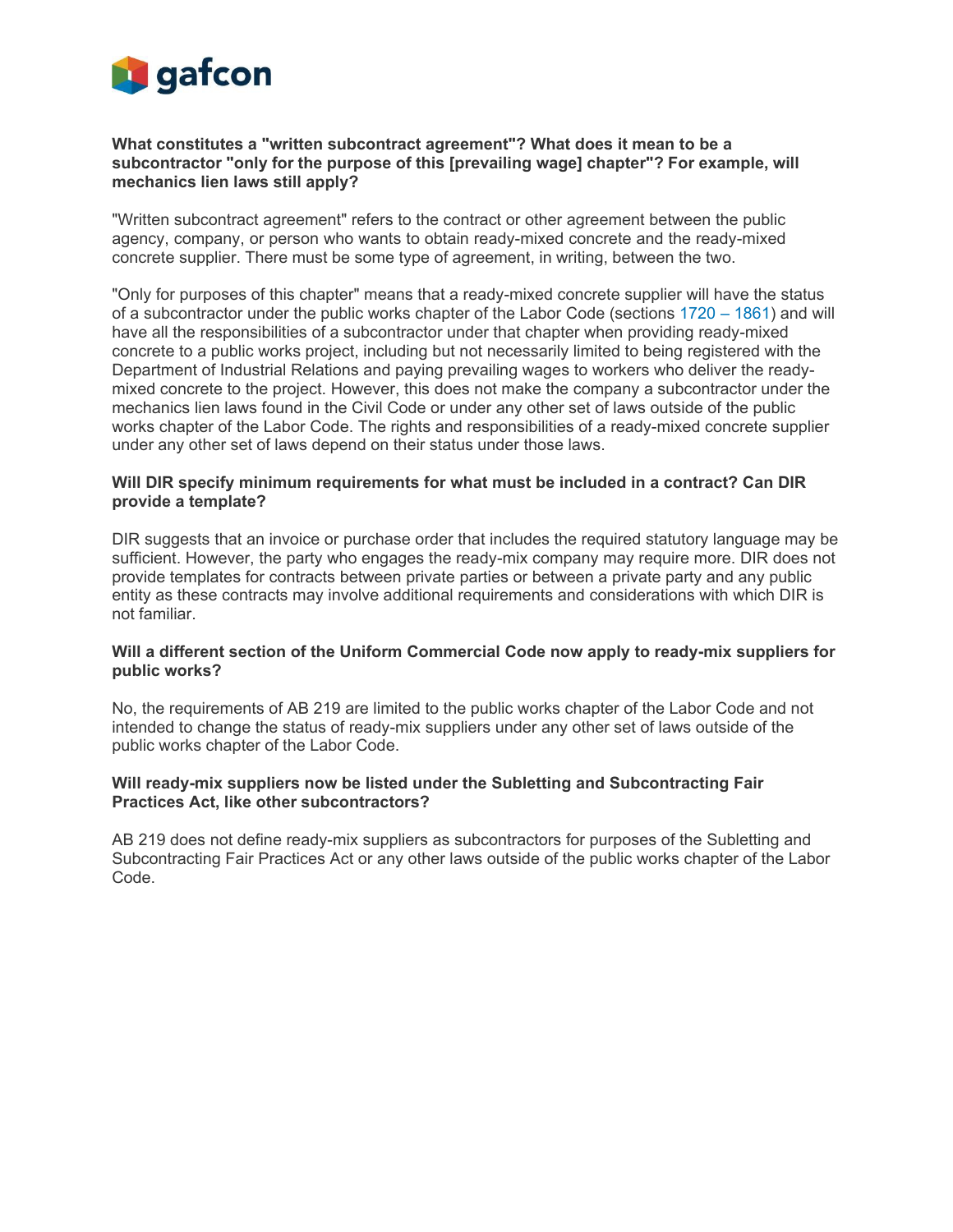

# **FAQ's - APPRENTICESHIP**

## Notification of Contract Award

#### **When should I submit a DAS 140 or notification of Contract award?**

The Contract Award Information must be in writing and submitted to the applicable committee(s) within 10 days of the date of the prime or subcontract but in no event later than the first day the contractor has workers employed on the public works project. This is simply a notification of award; it is not automatically a request for dispatch of a registered apprentice. The information submitted must include an estimate of journeyman hours to be performed under the contract, the number of apprentices proposed to be employed, and the approximate dates the apprentices would be employed.

#### **Where do I send the DAS 140?**

If you are a contractor already approved to train apprentices (participating with a DAS recognized Apprenticeship Committee): "Contractors who are already approved to train apprentices must provide contract award information to the apprenticeship committee for each applicable apprenticeable craft or trade that has approved the contractor in the area of the site of the of the public works project." If you are not already approved to train by an Apprenticeship Committee: "Contractors not already approved to train apprentices must submit Contract Award Information (DAS 140) to every apprenticeship program in the geographic area of the public works project, for each craft you intend to employ on the project". You can determine which apprenticeship programs are approved in specific geographic locations by searching our interactive database.

#### **What are the differences between box 1, 2, and 3 at the bottom of the DAS 140?**

- Box 1 is for contractors who are already approved to train by an apprenticeship program (signatory/member).
- Box 2 indicates that a contractor is willing to comply with a program's Standards for the current project only. This generally means that the fringe benefits and the training funds will be paid to that Committee's Trust Fund. It also allows a contractor to take advantage of a more generous maximum ratio than the CAC Standards, but does not affect the minimum ratio of 1 apprentice hour for every 5 journeyman hours.
- Box 3 means that a contractor will be governed by the regulations of the California Apprenticeship Council. Generally this means that the minimum and maximum ratio for apprentices is the same  $-1$  apprentice hour for every 5 journeyman hours per each craft, totaled at the end of the project. It also means the Training Fund Contribution is usually paid to the California Apprenticeship Council.

#### **I am a registered Contractor and hire temp agencies to supply my workers. Am I still responsible for sending a DAS 140 and requesting apprentices (DAS142)?**

Apprenticeship requirements are the responsibility of the contractor. If a Contractor relies on the temp agency and there are problems it is the Contractor who will be responsible for any resulting penalties.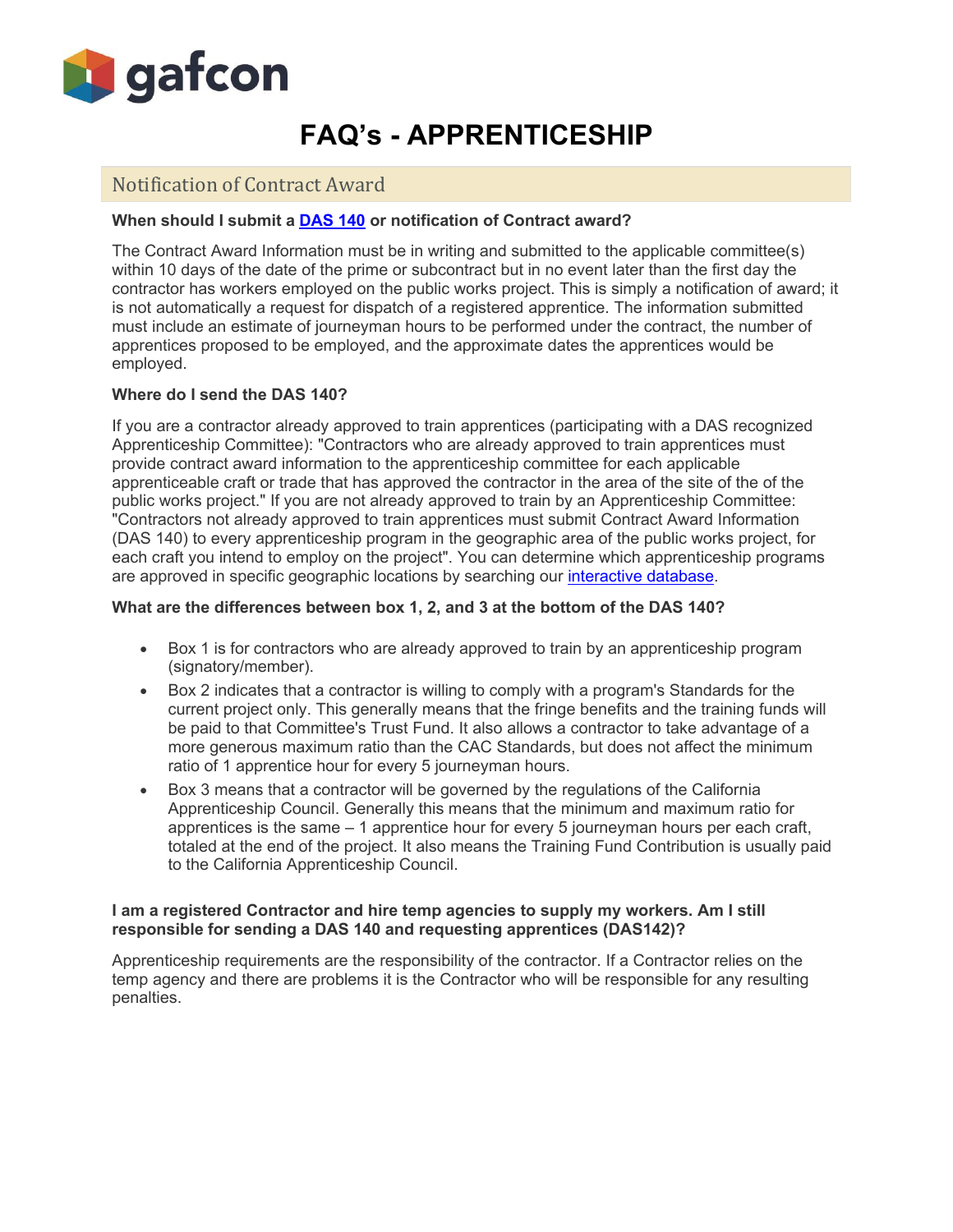

#### **Can I send a DAS 140 and/or 142 after the project is completed?**

Sometimes a General contractor or Compliance officer will ask a Contractor to send the required apprenticeship documents after a project is over. If you send the DAS 140 and 142s after the project is over it is considered to comply with their request and does not eliminate or reduce the exposure for penalties. Contractors who send DAS 140s and/or 142 forms after the project is finished are still considered to be out of compliance and subject to penalties if a complaint is filed with DLSE.

## Employing Apprentices

#### **What is a registered apprentice?**

An apprentice is someone who has signed an agreement with an employer, an approved apprenticeship program or program sponsor, and whose agreement is registered with the Division of Apprenticeship Standards (DAS). Only an approved apprenticeship program can provide a contractor with a registered apprentice on public works projects.

#### **How do I know if an individual is a registered apprentice?**

You can check in our *interactive database*. If that does not yield results, you can contact a DAS office for assistance in searching the database.

#### **Do programs that provide apprentices for public works projects provide workers compensation benefits for the apprentice they send out to jobs or is the responsibility of the contractor and/or subcontractor?**

No. This responsibility lies with the contractor and/or subcontractor (aka The Employer).

#### **How can I find the names of the applicable approved apprenticeship programs/committees?**

Two suggestions:

- Visit our interactive website
- Contact the DAS District office whose assigned geographic areas of responsibility cover the county/ies in which the public works project is located.

#### **As a contractor who has been awarded a public works contract, and has my own employees, am I still** *required to hire registered* **apprentices?**

Yes.

**Important Notice:** see changes in Code of Regulations section 230.1, regarding the employment of apprentices on Public Works

#### **I am a non-union contractor. Am I required to hire an apprentice?**

Yes, you must request dispatch from all approved programs in the geographic area of the project.

#### **Can I employ my friend, family, or my own employee who is still beginning to learn a particular trade, as an apprentice?**

No. The law requires that you employ only apprentices who are registered with an approved program. However, if your friend or your employee is a registered apprentice and has been dispatched to you by an approved apprenticeship program, yes you can.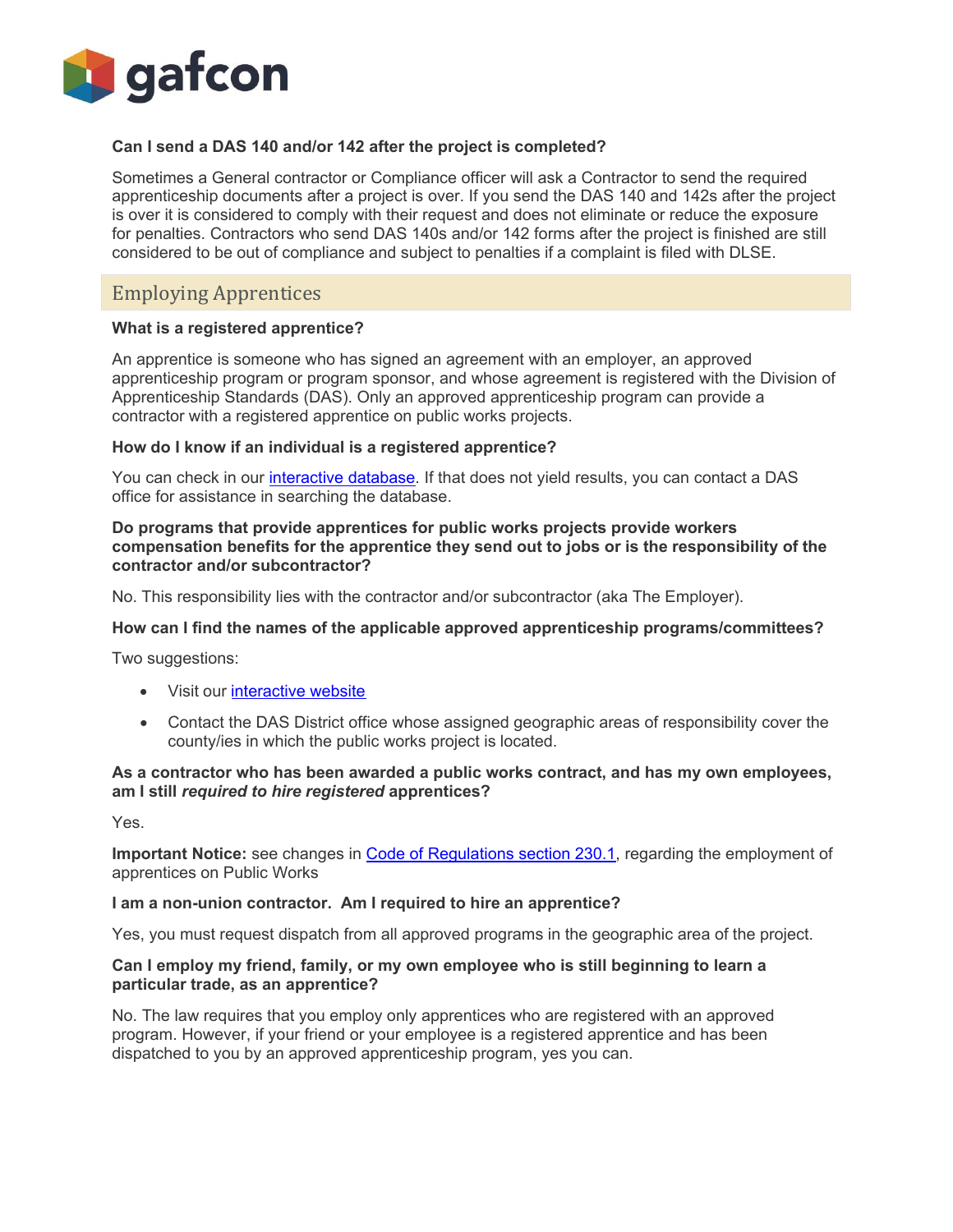

#### **What happens if I employed my friend who is not a registered apprentice and I paid him the journeyman rate?**

You may employ your friend and pay him journey wages but this does not affect change to fulfill the apprenticeship requirements.

#### **I requested an apprentice from an approved program and was asked to sign a document saying I would send the program my training fund contributions. Am I required to sign such a document?**

No. You are not required to sign any additional documents, such as a firm agree to train (DAS 7), or agree to any other conditions set forth by the program. If the program does not want to dispatch apprentices unconditionally, and you have contacted all the appropriate programs in the geographic area then you have met your obligation under the law.

#### **We are on a project that requires us to do work off and on for several months. How many times during a project must I request apprentices?**

Contractors must request apprentices from all approved programs in the county where the work is being performed but this only needs to be done once during the life of the project.

#### **What are the benefits and advantages to hiring a registered apprentice?**

The benefits of hiring an apprentice registered in a state approved program are:

- Lower pay rate than the journeyman pay rate.
- Elimination of recruitment programs for workers who are already trained.
- Creates a diversified and flexible workforce and larger pool of employees with specific skills.
- Increases productivity; employees in a structured training program are motivated to achieve.

## Training Fund Contributions

**What if a non-participating or non-signatory contractor or a contractor who is not approved to train apprentices does not make the training fund contributions to the applicable approved apprenticeship program, can the contractor send instead the contributions to the California Apprenticeship Council (CAC)?**

Yes. Contractors who do not contribute to an approved apprenticeship program should send their payments with a CAC2 form and at must submit their contributions to the following address:

**DIR – California Apprenticeship Council (CAC)** P.O. Box 511283

Los Angeles, CA 90051-7838

#### **What if I need to overnight my training fund payment, is there a physical address?**

Overnight payments should be sent to:

**California Apprenticeship Council (CAC)** 1515 Clay Street, Suite 301 Oakland, CA 94612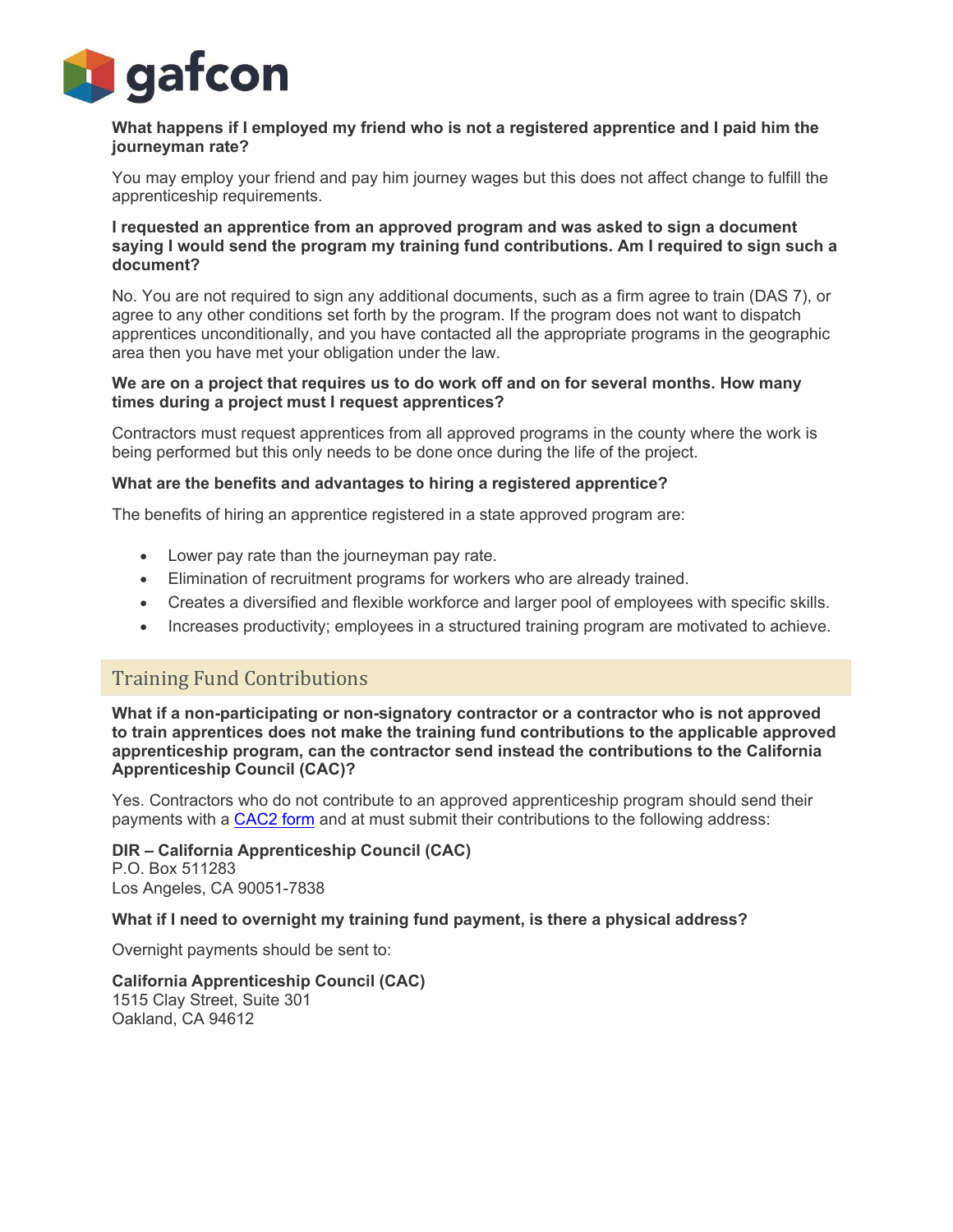

#### **How can I find out if a training fund contribution has been paid by a contractor?**

If the contractor has paid the training fund contribution to the California Apprenticeship Council (CAC) information of payments received by the CAC can be found in our interactive database. If a contractor has paid the training fund to an approved apprenticeship program, it will not be reflected on our website. You must ask the contractor for proof of payment to the program's trust fund.

#### **Where can a contractor go to obtain journeyman prevailing wage rates and training fund amounts due?**

Training Fund amounts are listed on the same Prevailing Wage Determinations contractors use to calculate the correct prevailing wage to pay their workers for a specific project. Contractors can call the Director's office of Policy, Research and Legislation (OPRL) at (415) 703-4774 or visit their website to obtain Training Fund Contribution Rates for journeymen and apprentices. Training Contributions must be paid for every hour worked by every journeyman and apprentice working in an apprenticeable craft (including overtime). Training Funds cannot be paid to the workers unless it is a non-apprenticeable craft.

#### **I am a contractor and I paid my employees the training fund contribution instead of the applicable program. Am I still required to pay into a training fund?**

Yes and you are not allowed to recover the erroneous amounts paid to the employee.

#### **Can I wait until the end of the project to pay my training funds?**

No! Training funds are due & payable by the 15th of the month after the month the work was performed.

#### **If the prime/general contract for the public works project is under \$30,000 am I still obligated to pay training fund contributions?**

Yes. Training Funds are part of the prevailing wage package and considered part of the employer contribution. If the project is exempt the training fund is paid to the employee.

#### Exemptions

#### **What are the instances in which a contractor on a public works project is considered exempt from the requirements of LC 1777.5?**

They are:

- Labor Code 1777.5 does not apply to general contractors whose contract is under \$30,000.
- When the craft or trade is not apprenticeable.
- When the project is a federal project and the funding of the project does not contain any city, county, and/or state monies unless the project is administered by a state agency in which case the apprenticeship requirements apply.
- When the project is a private project not covered by the definition of public works as found in Labor Code section 1720.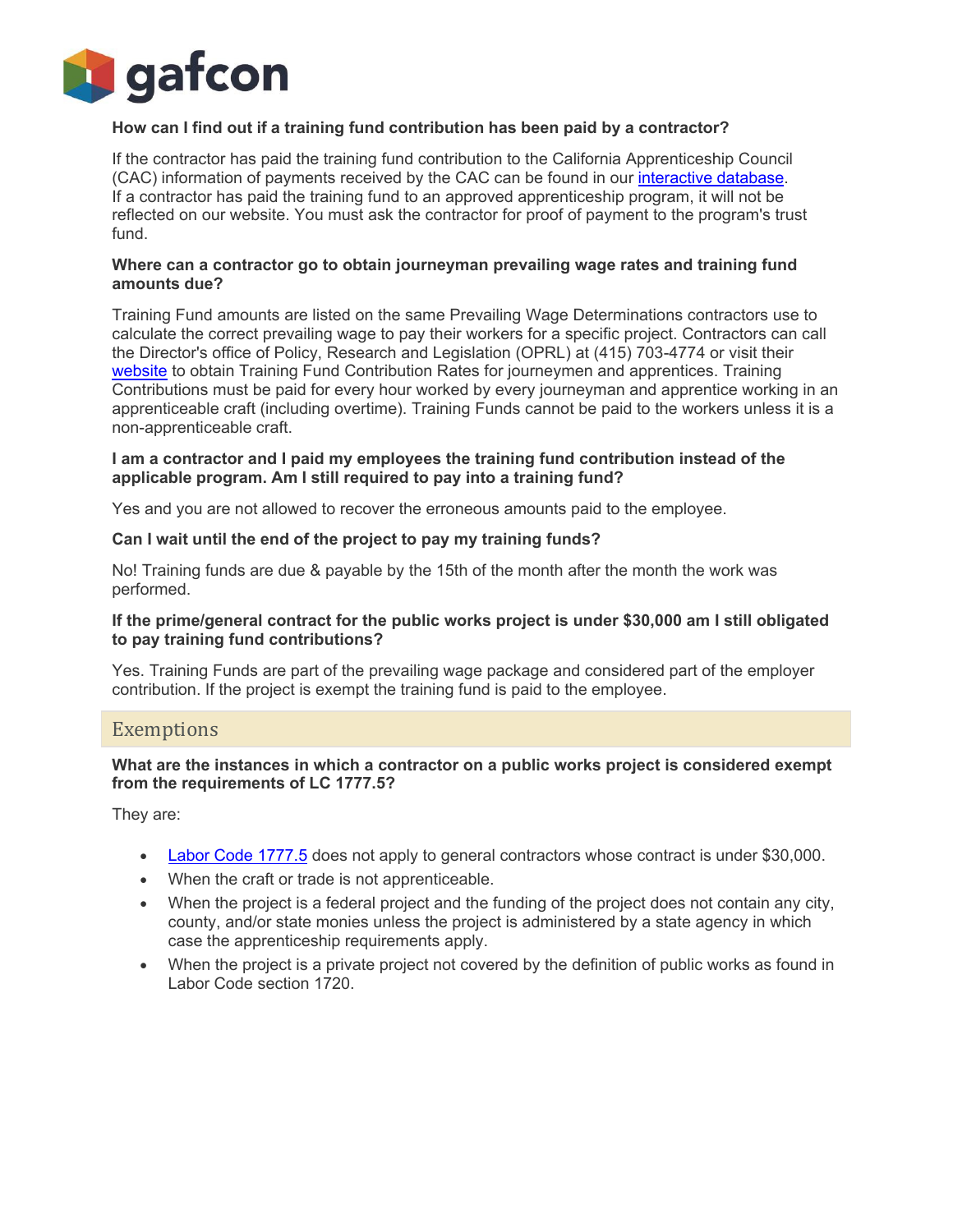

**What if I am exempt from the requirements of California Labor Code Section 1777.5 as my situation falls under one of the exemptions listed above. Do I still have to provide a "Notice of Contract Award" (DAS 140 form) to the applicable program?**

You do not have to submit a "Notice of Contract Award". However, for purposes of letting the applicable program know of your exemption, you may, nevertheless, want to provide the form to the applicable program so they are aware of your exemption.

#### **I am an Owner/Operator and do not have any employees and do not carry Worker's Compensation Insurance. Am I exempt from hiring apprentices?**

If your Contractor License shows you are a Sole Proprietor/Sole Owner business you are exempt. However, if your Contractor License indicates that your business entity is anything else, such as a partnership or corporation or LLC, then you are not exempt.

#### **If I have an Individual Contractor Exemption granted by the Chief of DAS per Labor Code § 1777.5 (j), or § 1777.5(k), do I still need to send a DAS 140 to the appropriate programs?**

Yes, you still need to submit a Notice of Contract Award Information (DAS 140) to the appropriate Program Committees. The Individual Contractor Exemptions and Program Committee exemptions pertain to the ratio of apprentices on a public works project and do not eliminate the DAS 140 requirement.

#### **I am a small subcontractor and my job will take less than 40 hours. Am I exempt from hiring apprentices?**

No, you must still submit a DAS 140 and 142. However, you may request apprentices in less than 8 hour increments. Important Notice: see changes in Code of Regulations section 230.1, regarding the employment of apprentices on Public Works

#### Ratios

#### **How many apprentices must I employ on a Public Works project?**

At the end of the project, your straight time apprentice hours must equal a total of 1 hour for every 5 straight time journeyman hours for each separate craft. For example, if you have a total of 100 journeyman hours at the end of the project, you would need 20 apprentice hours in that same craft.

#### **Can I mix and match crafts to reach the minimum ratio?**

No. The minimum ratio requirement is per each individual craft and only includes straight time hours.

#### **Do overtime hours count toward the minimum ratio?**

No, only straight time hours count. Be careful not to confuse premium pay with overtime pay.

#### **What is the maximum number of apprentices I can use on a Public Works Project?**

It depends on which box you have checked on your DAS 140. If you checked box 1 or 2 and fall under the regulations set forth in a specific program's standards, then you are allowed to use the maximum ratio set forth in those Standards. If you have checked box 3 and agreed to be governed by the regulations set forth by the California Apprenticeship Council then the minimum and maximum ratio is the same: 1 apprentice hour for every 5 journeyman hours totaled at the end of the project.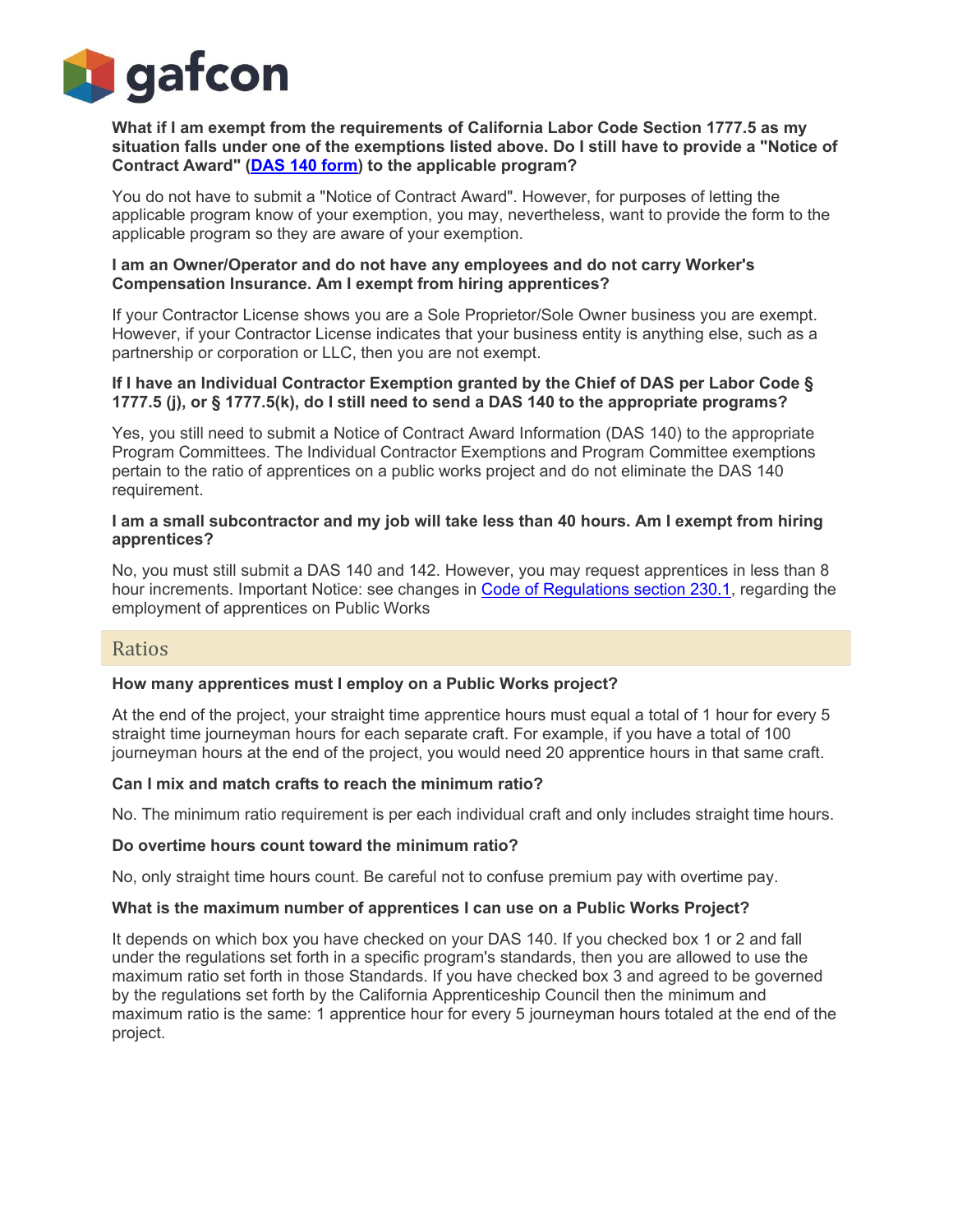

**I am a contractor who is approved to train by an approved program and am covered by their Standards, or I am a contractor who has agreed to be covered by a program's Standards for a single project. How do I know what the Standards allow for that program's maximum apprentice ratios?**

You can ask the program for a copy of their Standards or a copy of the language in Article XV which covers ratios. Or you can call the DAS office nearest the location for that program and request the same.

## Who should I contact to request a W-9 form?

Please email your request to **DIRW9Inquiry@dir.ca.gov** and specify which collection unit and/or type of fee you will be paying.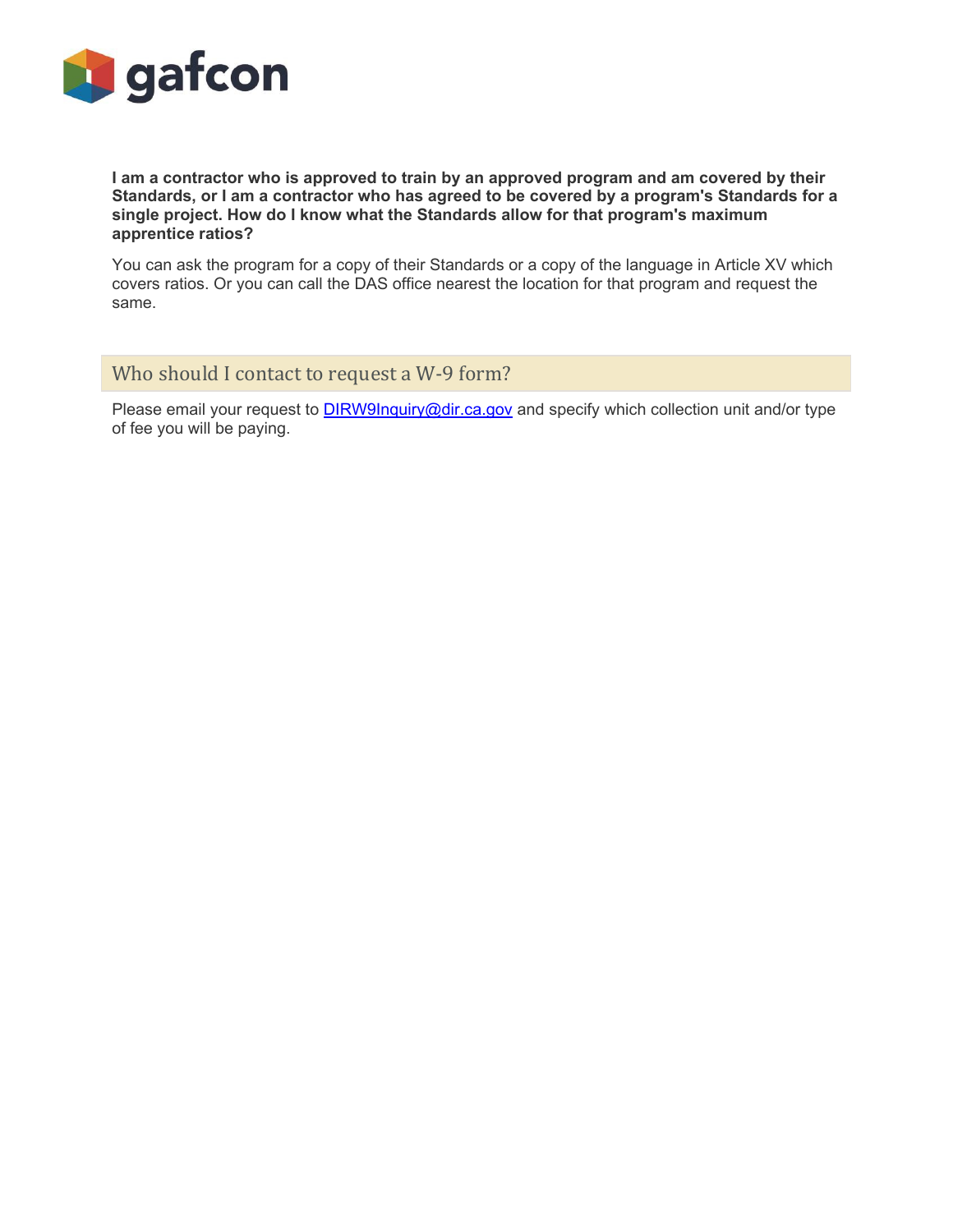# **2021-2**

# **Wage Determination**

| <b>Asbestos Worker, Heat and Frost</b><br><b>Insulator</b>                              | <b>Building/Construction Inspector and</b><br><b>Field Soils and Material Tester</b>      |
|-----------------------------------------------------------------------------------------|-------------------------------------------------------------------------------------------|
| https://www.dir.ca.gov/OPRL/2021-<br>2/PWD/Determinations/Southern/SC-003-5-<br>1.pdf   | https://www.dir.ca.gov/OPRL/2021-<br>2/PWD/Determinations/SanDiego/SD-023-63-<br>3(D).pdf |
| https://www.dir.ca.gov/OPRL/2021-2/PWD/SC-<br>3-List.htm                                |                                                                                           |
| <b>Bricklayer</b>                                                                       | Carpenter                                                                                 |
| https://www.dir.ca.gov/OPRL/2021-<br>2/PWD/Determinations/Subtrades/SDI.html            | https://www.dir.ca.gov/OPRL/2021-<br>2/PWD/Determinations/SanDiego/SD-023-31-<br>4.pdf    |
| https://www.dir.ca.gov/OPRL/2021-<br>2/PWD/Increases/Subtrades/SDI-Pre.html             |                                                                                           |
| <b>Cement Mason</b>                                                                     | <b>Drywaller Installer (Carpenter)</b>                                                    |
| https://www.dir.ca.gov/OPRL/2021-<br>2/PWD/Determinations/SanDiego/SD-023-203-<br>3.pdf | https://www.dir.ca.gov/OPRL/2021-<br>2/PWD/Determinations/SanDiego/SD-031-X-41.pdf        |
| <b>Laborer (Building Construction)</b>                                                  | <b>Laborer (Engineering Construction)</b>                                                 |
| https://www.dir.ca.gov/OPRL/2021-<br>2/PWD/Determinations/SanDiego/SD-023-<br>102-4.pdf | https://www.dir.ca.gov/OPRL/2021-<br>2/PWD/Determinations/SanDiego/SD-<br>023-102-3.pdf   |

Due to the extensive scope of work on this project, the following list of work classifications are the potential crafts involved. However, please note that provision of any prevailing wage determinations is not exhaustive and may not include all applicable job classifications. It is the responsibility of the contractors to comply with California Labor Code 1770 et seq. Copies of the prevailing rate of per diem wages are on file at the City, available upon request or at [http://www.dir.ca.gov/OPRL/PWD/index.htm.](http://www.dir.ca.gov/OPRL/PWD/index.htm)